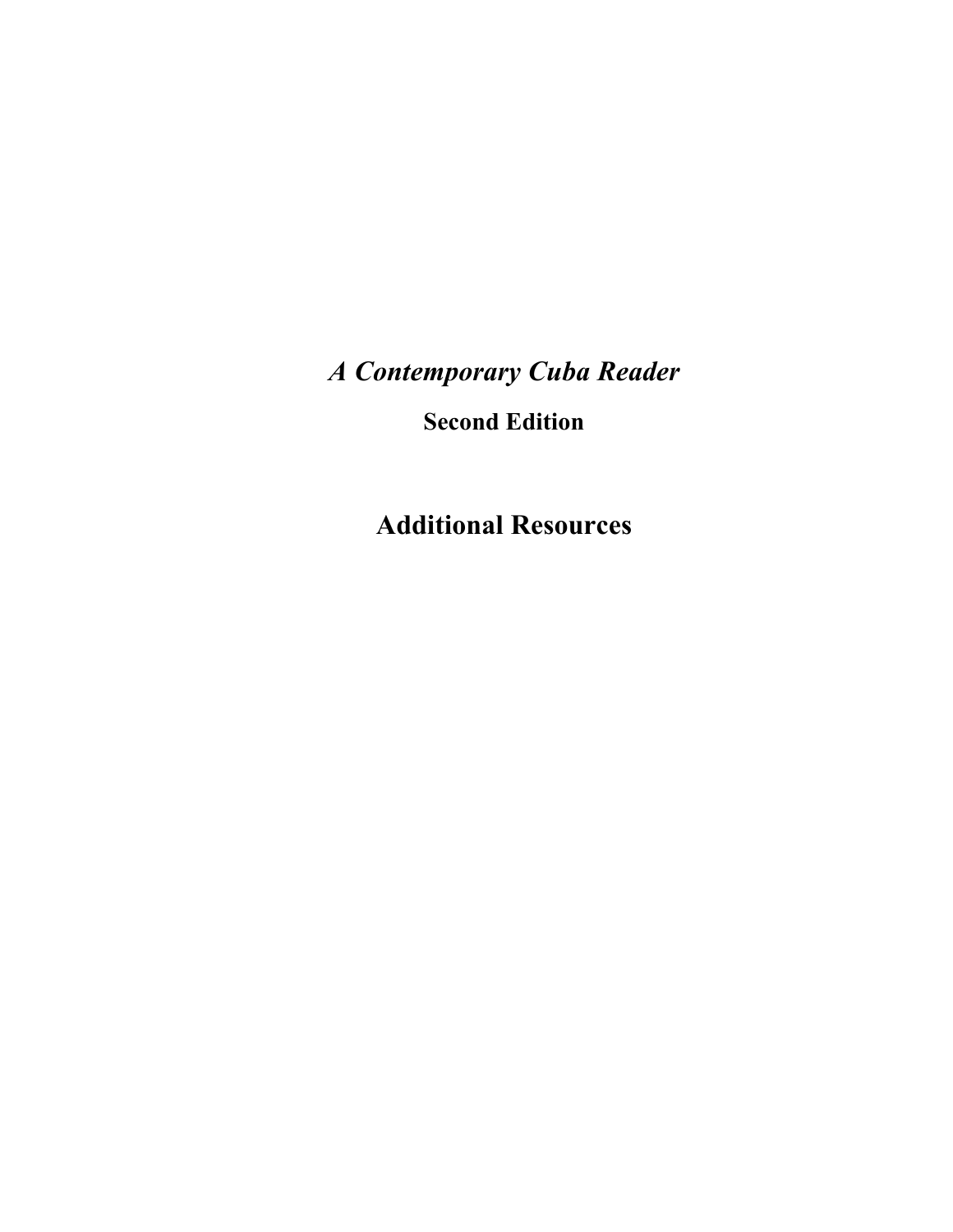## **Contents**

| Demographics                                | 3              |
|---------------------------------------------|----------------|
| <b>Trade Statistics</b>                     | $\overline{4}$ |
| <b>Structure of Government</b>              | 6              |
| Speeches                                    | 7              |
| Periodicals                                 | 8              |
| Blogs and Websites with Current Information | 9              |
| <b>Historical Documents</b>                 | 10             |
| Movies                                      | 11             |
| Films and Clips Available Online            | 13             |
| Music                                       | 25             |
| Cuban Olympic Medals                        | 26             |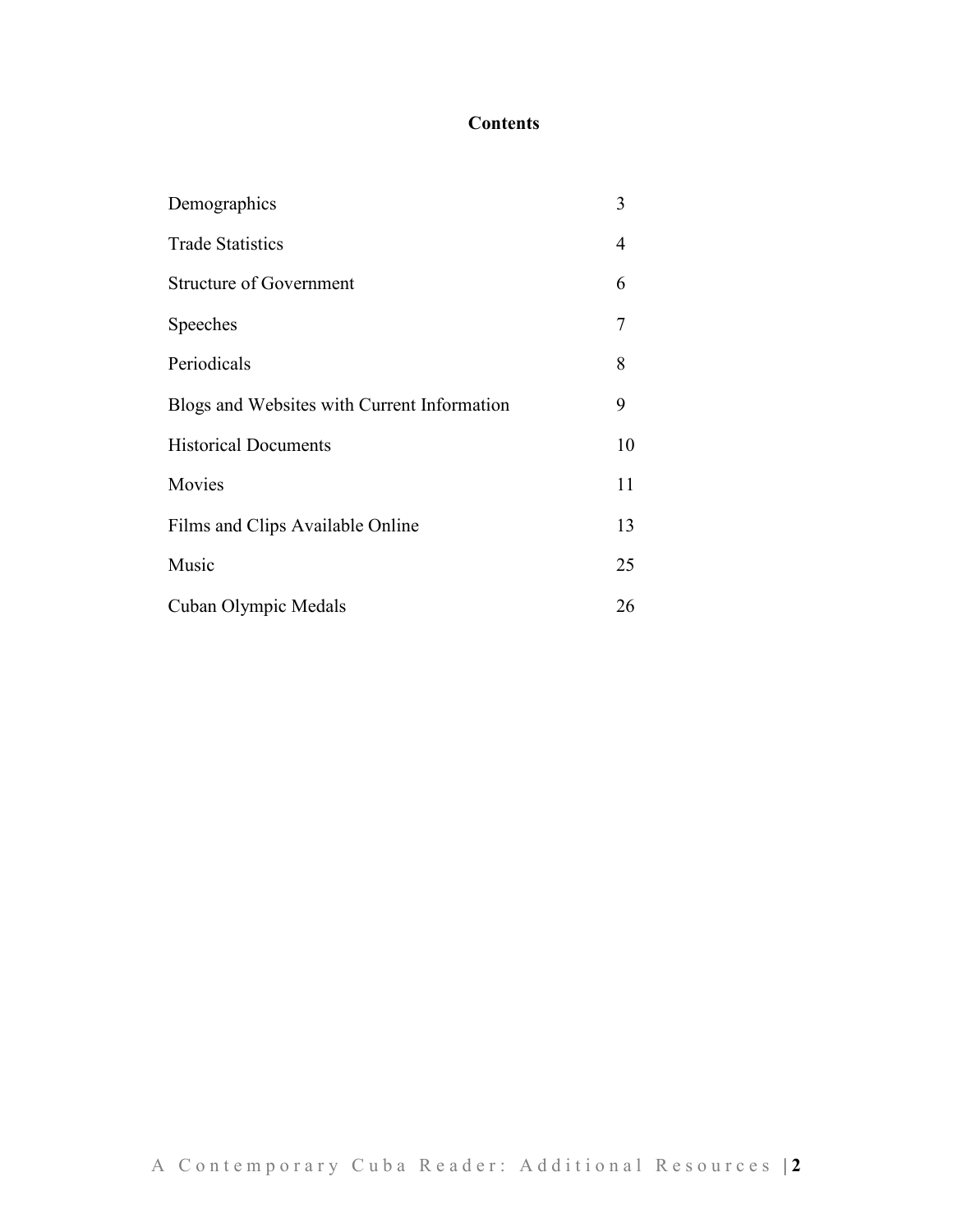#### **Demographics**

- Area: 109,884 square kilometers/ 42,426 square miles
- Population: 11,247,925 (2011)
- Population Density: 102.4 hab/ $km^2$ ; 265.1 hab/mi<sup>2</sup>
- Urban/Rural: 8,463,054 Urban (75.2%); 2,784,871 Rural (24.8%)
- Ethnic Groups: White: 64.1%; Mulatto: 26.6%; Black 9.3%
- Growth Rate: 0.6% (2011)
- Birth Rate: 9.9 births/1,000 population
- Infant mortality rate: 4.3/1,000 live births: Rank #32 (World Bank 2012)
- Life Expectancy: 79.3 years (UNDP)
- Human Development Index: 0.78; Rank 59 in the world (UNDP)
	- Health Index 0.935
	- Education Index 0.857
	- Inequality-adjusted life expectancy index 0.882
	- Gender Inequality Index 0.356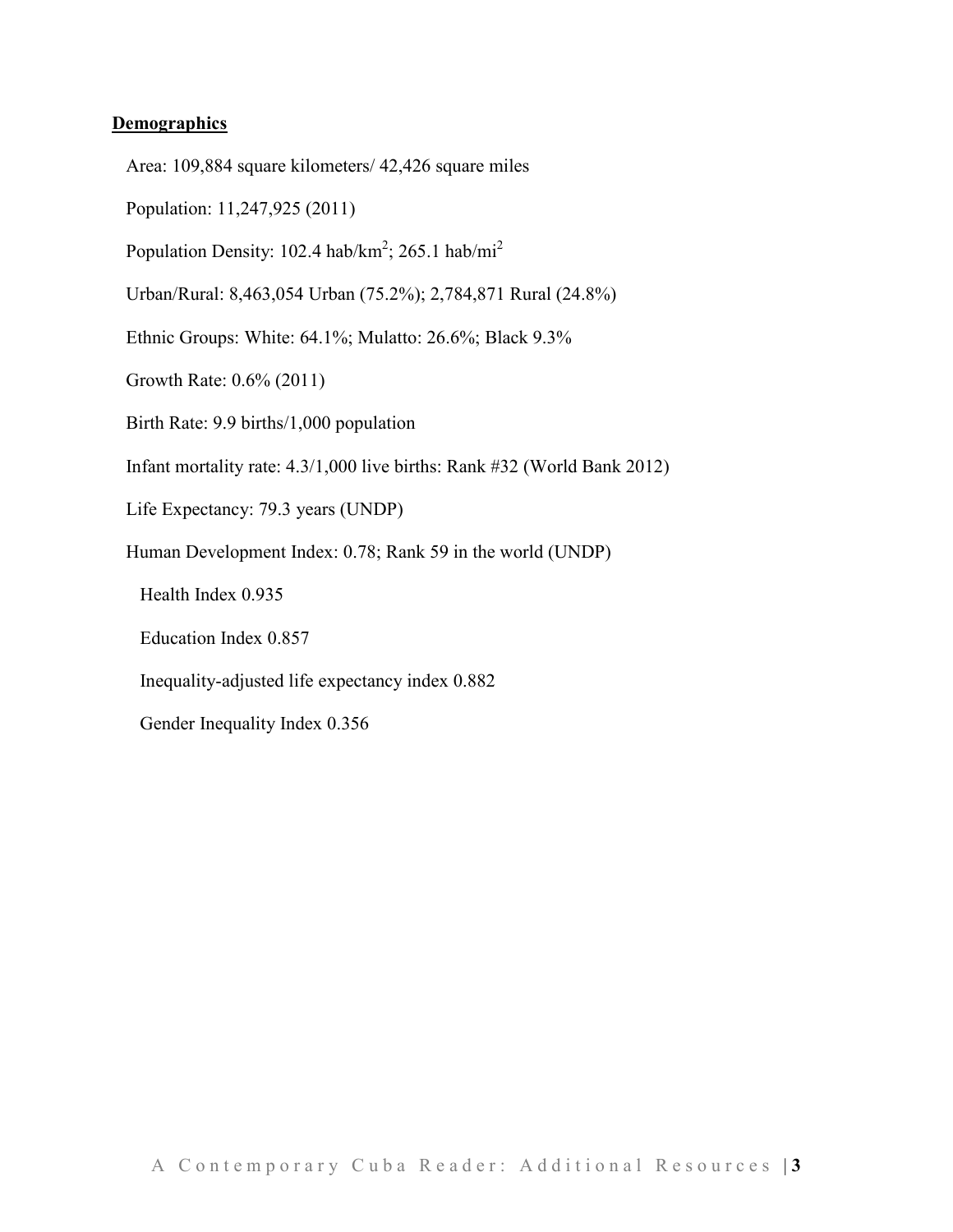#### **Trade Statistics**

- GDP PPP: \$121 billion (*CIA World Fact Book*, 2012 est.)
- GDP at official exchange rate: \$68.99 billion CUC (O.N.E. 2011); \$71 billion (CEPAL 2012)
- GDP per capita: \$6,300 (CEPAL 2012); GDP growth: 3.1% (CIA World FB 2012 est.)
- Unemployment Rate: 3.8% (CEPAL 2012)
- Balance of Payments: +2.245 billion CUC (O.N.E. 2009)
- Cuba's total trade in goods: 19.996 billion CUC (O.N.E. 2011)
- U.S. Total Exports to Cuba (2013): \$358.2 million (US Census Bureau)
	- \$155.115 million in meat, poultry, etc.
	- \$78.513 million in animal feeds
	- \$57.512 million in corn
	- \$39.406 million in soybeans
- Trade by geographical area:
	- Europe: 4.061 billion CUC
	- Asia: 3.060 billion CUC
	- Africa: 625 million CUC
	- Americas: 12.171 billion CUC
- Exports: US\$6.252 billion (CIA World Factbook 2013 est.)
- Cuba's main recipients of exports: (CIA World Factbook 2012)
	- Canada 17.7%
	- China 16.9%
	- Venezuela 12.5%
	- Netherlands 9%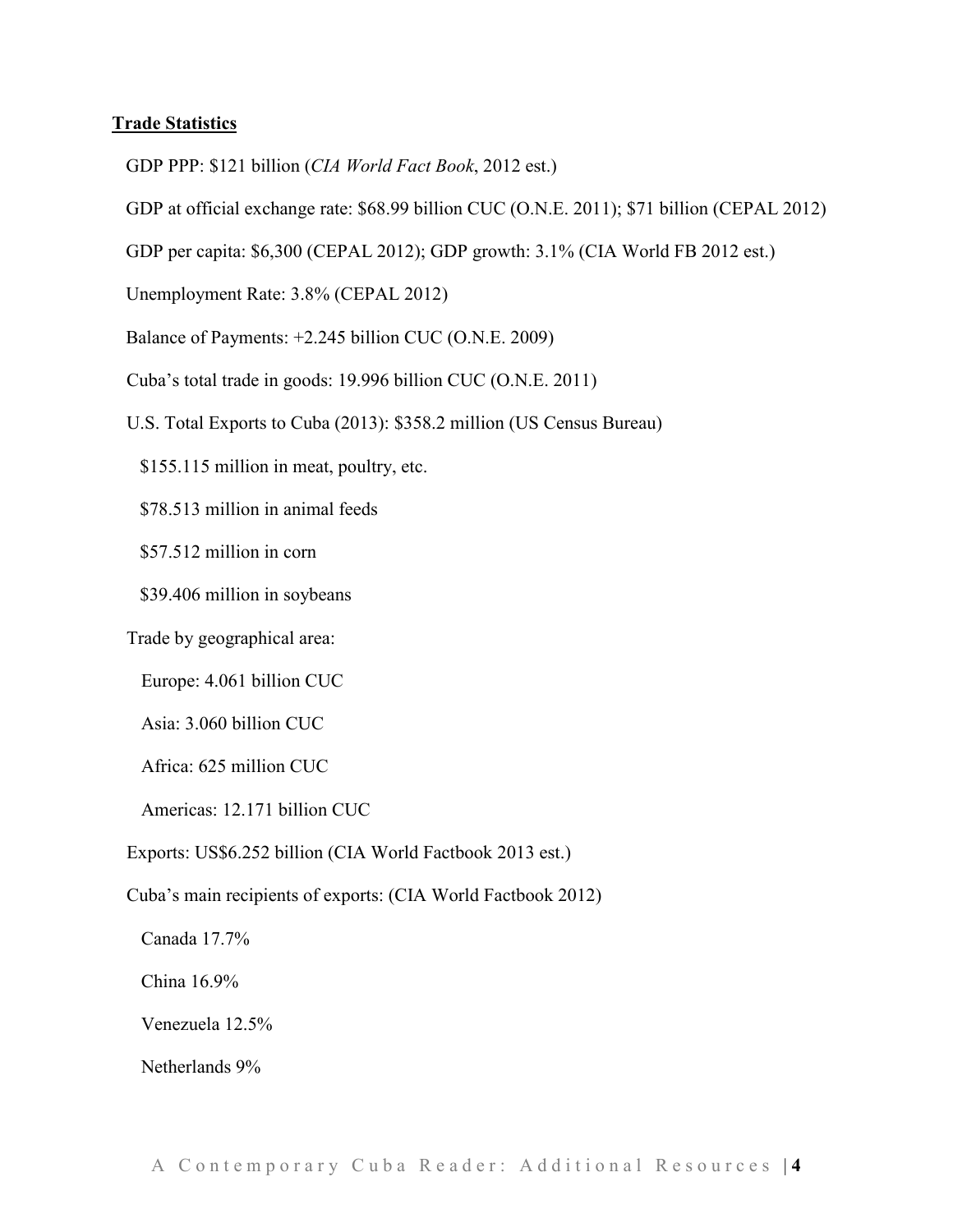Spain 5.9%

Imports: \$13.6 billion (CIA World Factbook 2013 est.)

Cuba's main sources of imports: (CIA World Factbook 2012)

Venezuela 38.3%

China 10.8%

Spain 8.9%

Brazil 5.2%

US 4.3%

National Office of Statistics and Information, Republic of Cuba: http://www.one.cu/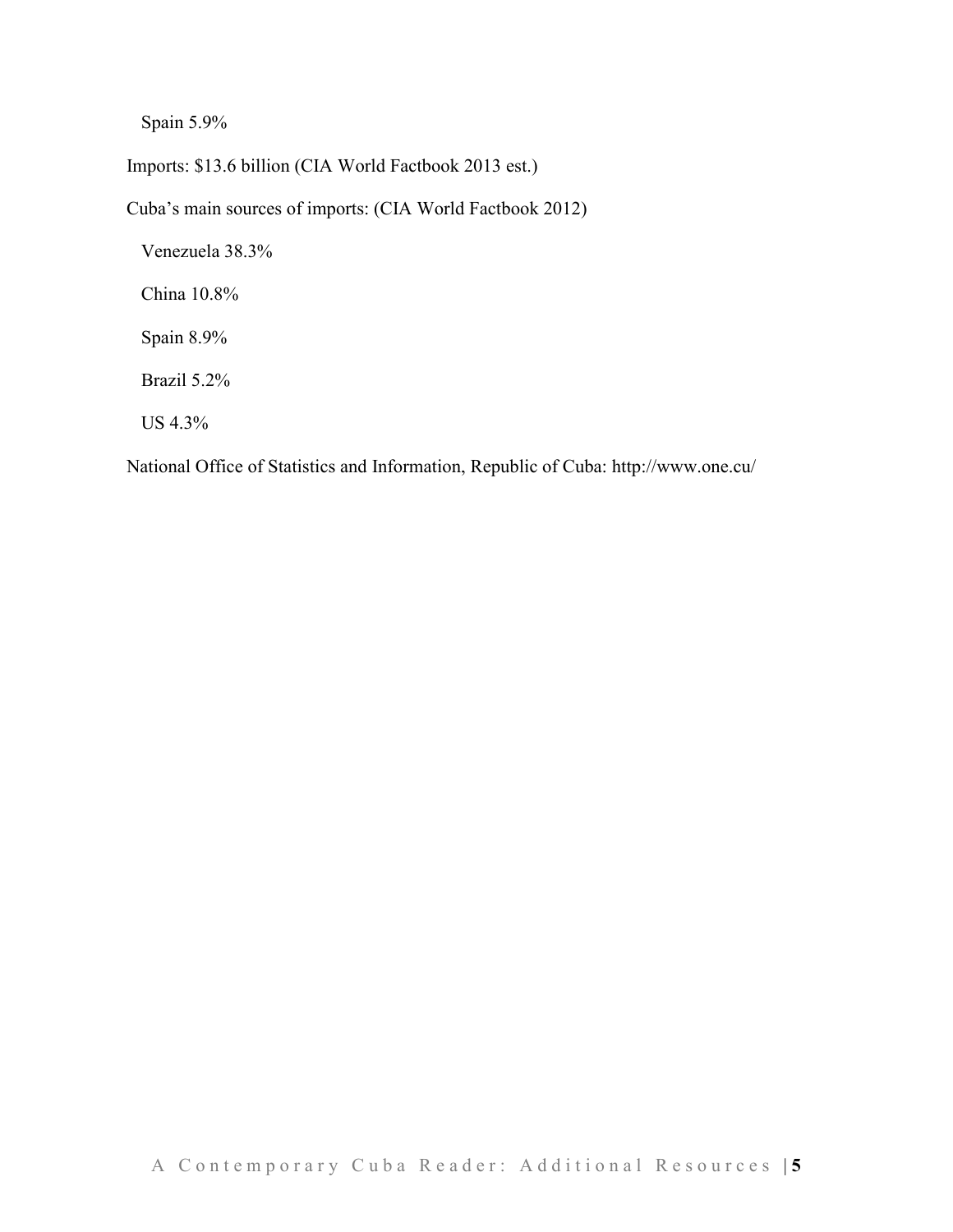#### **Structure of Government**

- Council of Ministers (www.cubagov.cu/)
	- o President: Raúl Castro Ruz
	- o Vice Presidents: José Ramón Machado Ventura, Miguel Mario Díaz-Canel Bermúdez, Ramiro Valdés Menéndez, Ricardo Cabrisas Ruíz, Ulises Rosales del Toro, Antonio Enrique Lussón Battle, Marino Alberto Murillo Jorge, Adel Onofre Yzquierdo Rodríguez,
	- o Other members: Abelardo Colomé Ibarra, Gustavo Rodríguez Rollero, Mary Blanca Ortega Barredo, René Mesa Villafaña, Julián González Toledo, Ena Elsa Velázquez Cobiella, Rodolfo Alarcón Ortiz, Leopoldo Cintra Frías, Lina Olinda Pedraza Rodríguez, Maimir Mesa Ramos, María del Carmen Concepción González, Salvador Pardo Cruz, María Esther Reus González, Bruno Eduardo Rodríguez Parrilla, Roberto Morales Ojeda, Margarita Marlene González Fernández, César Ignacio Arocha Masid, Manuel Marrero Cruz, Rodrigo Malmierca Díaz, Ernesto Medina Villaveirán, Elba Rosa Pérez Montoya, Alfredo López Valdés, Inés María Chapman Waugh, Julio Christian Jiménez Molina, Danylo Sirio López
- Political Bureau of Cuban Communist Party (www.pcc.cu/eo\_buro\_politico.php) Raúl Castro Ruz, José Ramón Machado Ventura, Miguel Mario Díaz-Canel Bermúdez, Ramiro Valdés Menéndez, Abelardo Colomé Ibarra, Esteban Lazo Hernández, Leopoldo Cintra Frías, Álvaro López Miera, Ramón Espinosa Martín, Lázara Mercedes López Acea, Salvador Valdés Mesa, Adel Izquierdo Rodríguez, Marino Murillo Jorge, Bruno Eduardo Rodríguez Parrilla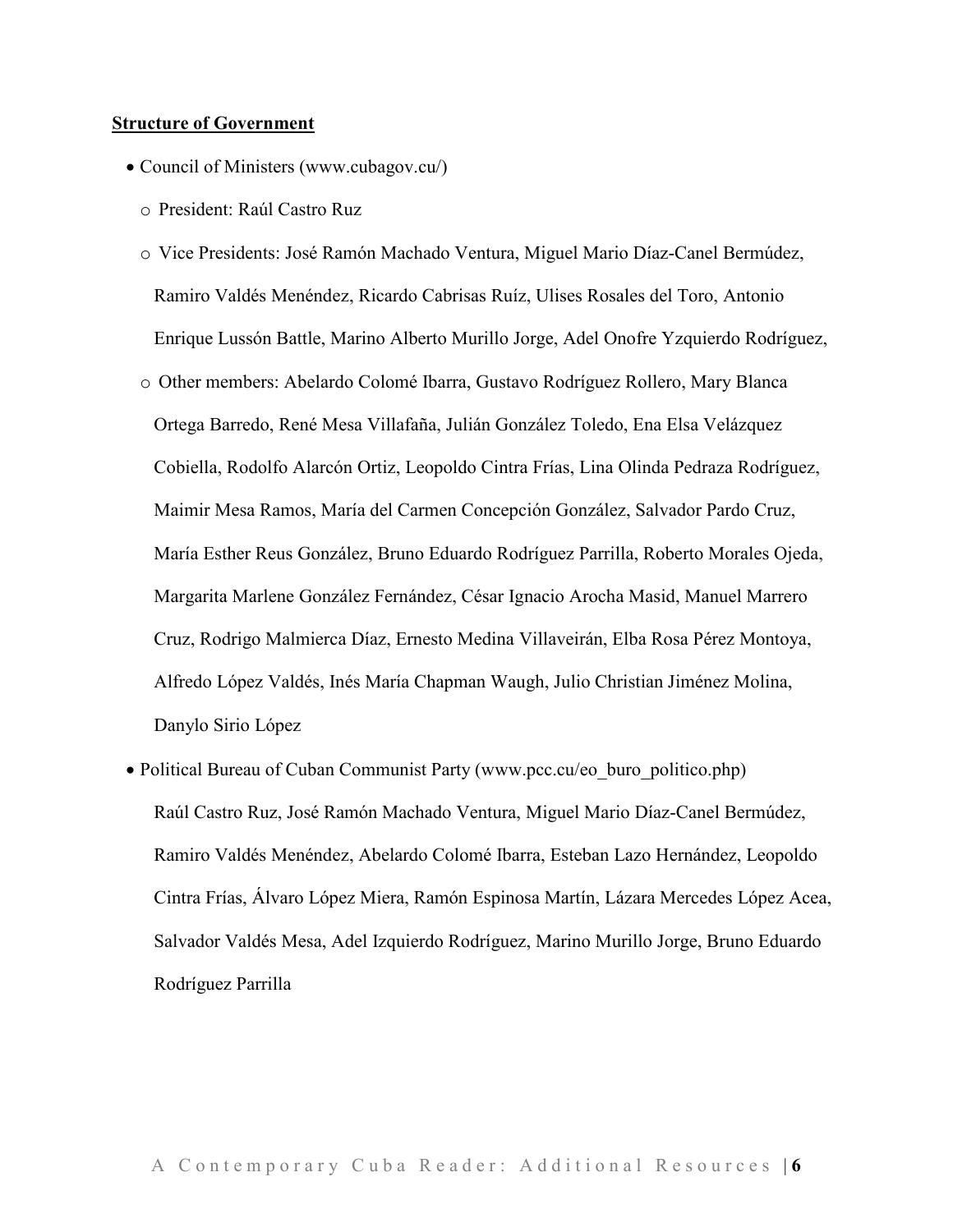### **Speeches**

- Speeches by Raul Castro Ruz: http://www.granma.cu/discursos-raul
- Speeches by Fidel Castro Ruz: http://www.cuba.cu/gobierno/discursos/index.html
- Fidel Castro Speeches, English: http://lanic.utexas.edu/la/cb/cuba/castro.html
- *Granma* Archives Index: http://lanic.utexas.edu/la/cb/cuba/granma/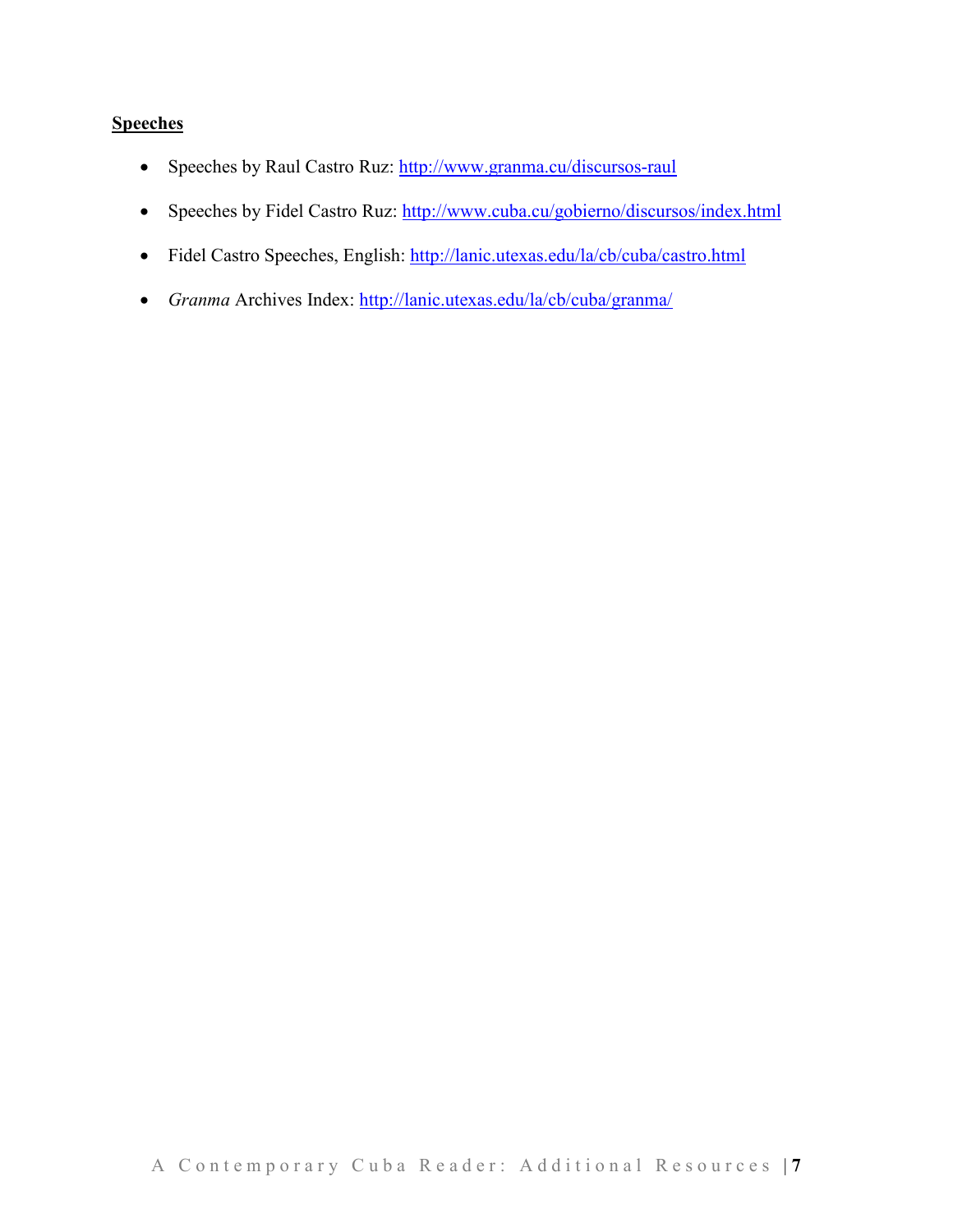### **Periodicals**

- Granma: http://www.granma.cu/
- Diario de Cuba: http://www.diariodecuba.com/
- Juventud Rebelde: http://www.juventudrebelde.cu/
- Tribuna de La Habana: http://www.tribuna.co.cu/
- Cuban Newspapers online: http://www.onlinenewspapers.com/cuba.htm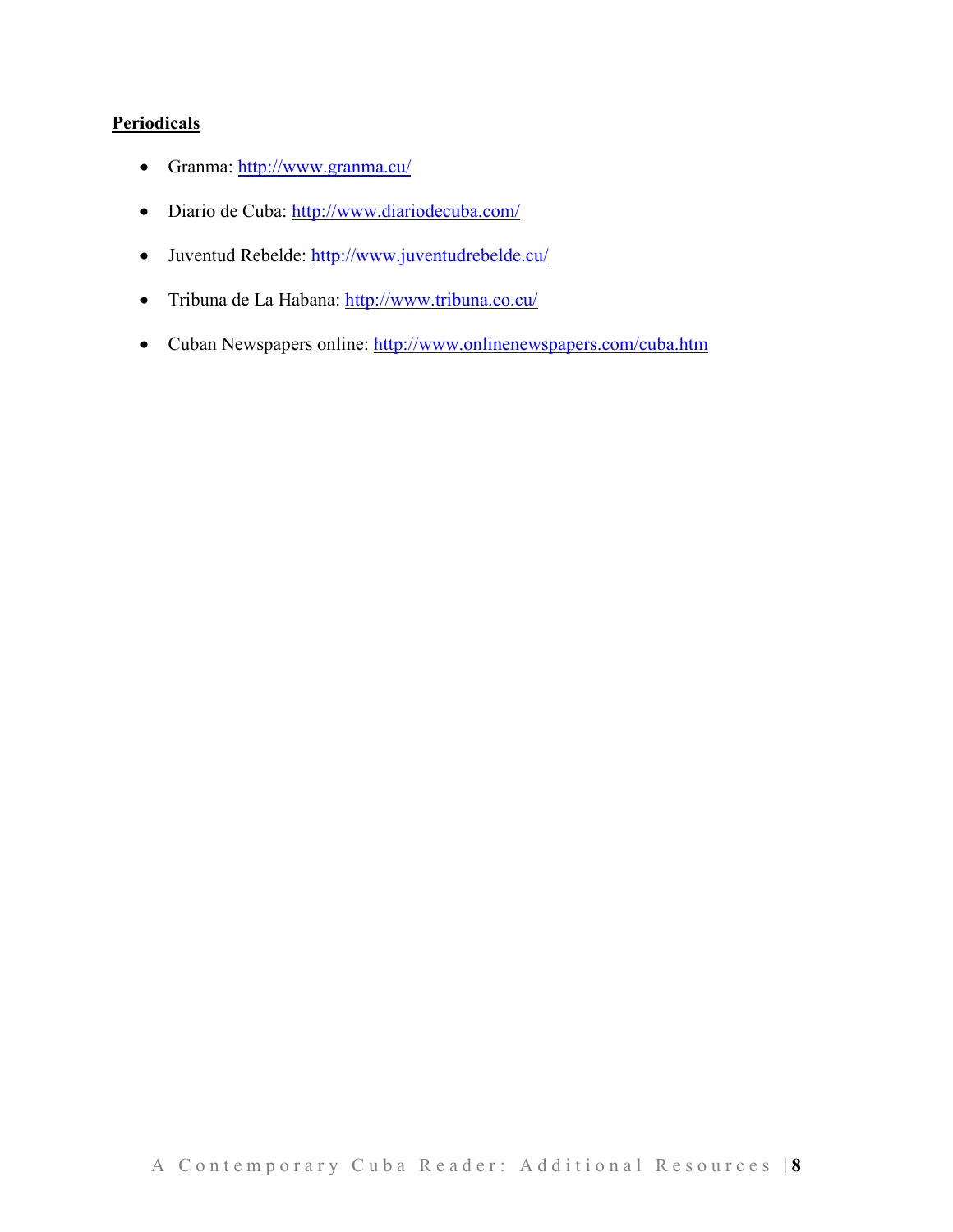#### **Blogs and Websites with Current Information**

- http://cubacentral.wordpress.com/
- http://cubantriangle.blogspot.com/
- http://www.cuba-l.com/
- http://alongthemalecon.blogspot.com/
- http://babalublog.com/
- http://cafefuerte.com/
- http://www.bbc.co.uk/mundo/temas/blog\_cartas\_desde\_cuba/
- http://www.armengol.blogspot.com/
- http://cubamoneyproject.org/
- http://www.elyuma.blogspot.com/
- http://lageneraciony.com/
- http://ontwoshores.com/
- http://www.penultimosdias.com/
- http://thehavananote.com/
- http://laredcubana.blogspot.com/
- http://marcmasferrer.typepad.com/uncommon\_sense/
- http://www.cubastudygroup.org/index.cfm/home
- http://medicc.org/ns/
- http://www.cubaupdate.org/cuba-update/us-cuba
- http://www.cubanartspace.net/gallery/index.php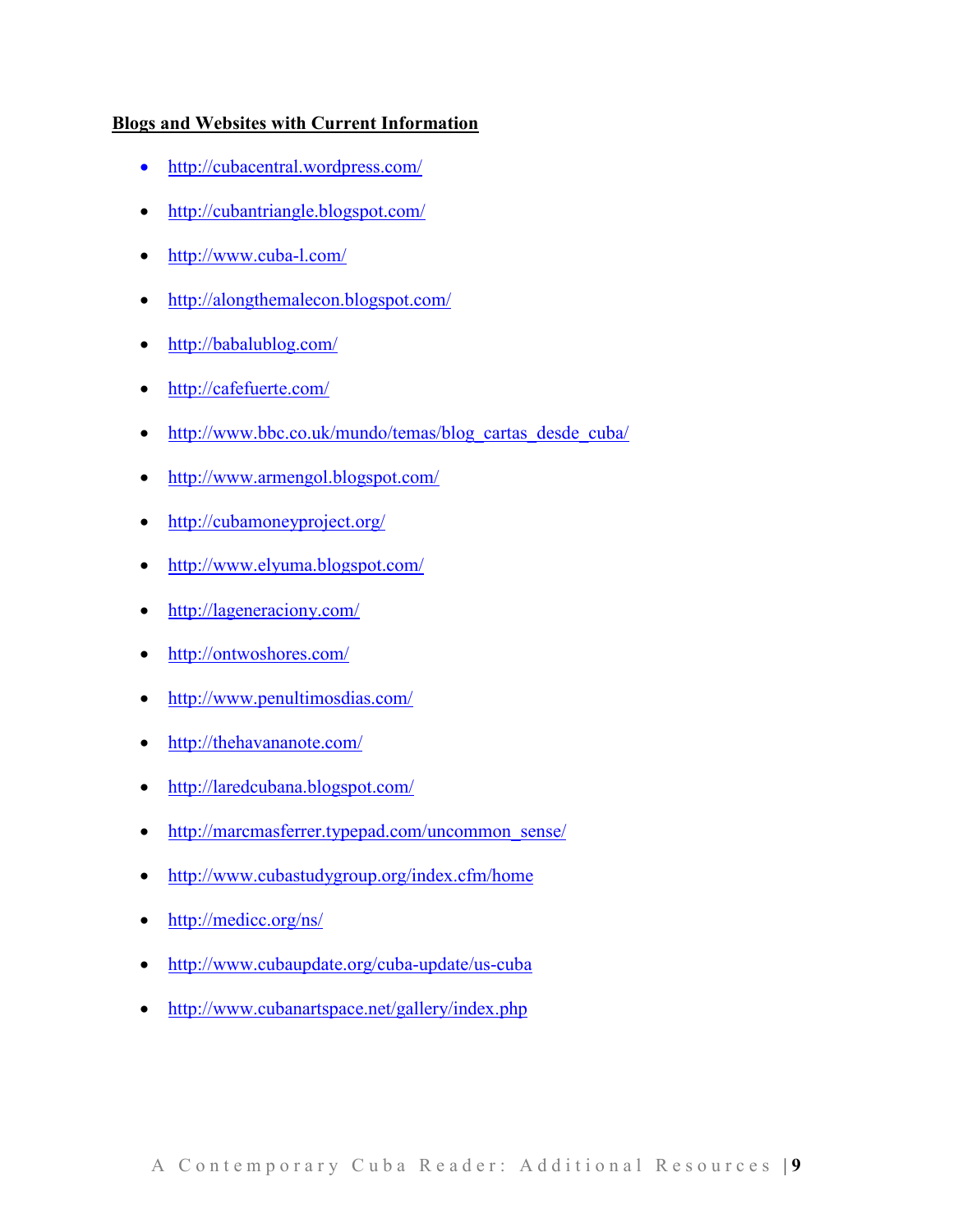#### **Historical Documents**

- U.S.-Cuba Relations: A Document Archive: Center for Latin American and Latino Studies, American University <www.american.edu/clals/cuba-document-archive.cfm>
- National Security Archive < http://www2.gwu.edu/~nsarchiv/>
- http://lanic.utexas.edu/la/cb/cuba/
- http://library.miami.edu/chc/collections/digitalcollections/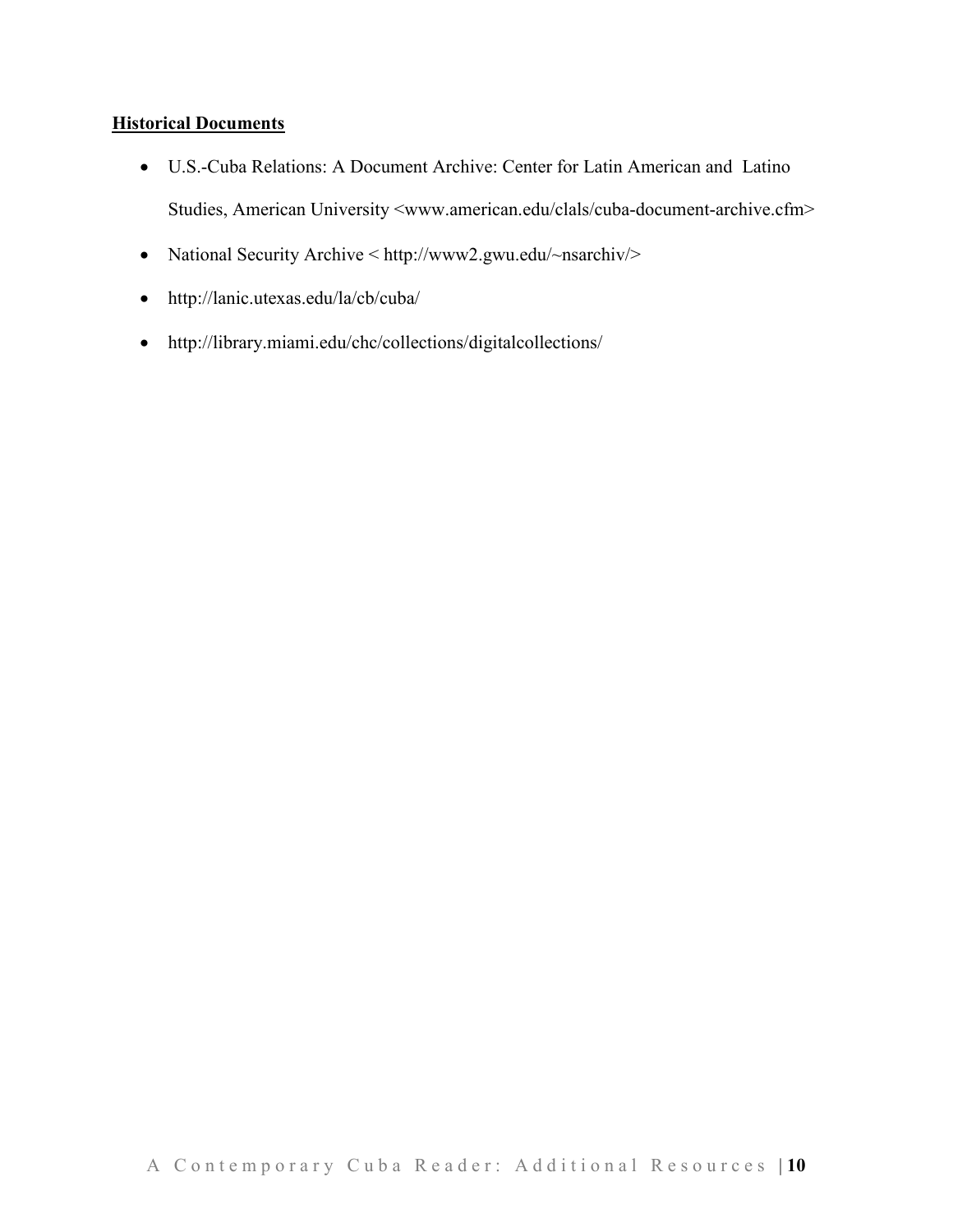#### **Movies**

- Las Doce Sillas (1962)
- $\bullet$  I Am Cuba (1964)
- La muerte de un burócrata (1966)
- Fidel (1968)
- $\bullet$  Lucía (1968)
- Memorias del Subdesarrollo (1968)
- The Last Supper (1976)
- Los Sobrevivientes (1979)
- Portrait of Teresa (1979)
- Hasta Cierto Punto (1983)
- Vampires in Havana (1985)
- Clandestinos (1987)
- Fresa y Chocolate (1993)
- Guantanamera (1994)
- Bitter Sugar (1996)
- Life is to Whistle (1998)
- Lista de Espera (2000)
- Suite Habana (2003)
- Habana Blues (2005)
- Viva Cuba (2005)
- $\bullet$  El Benny (2006)
- Juan de los Muertos (2011)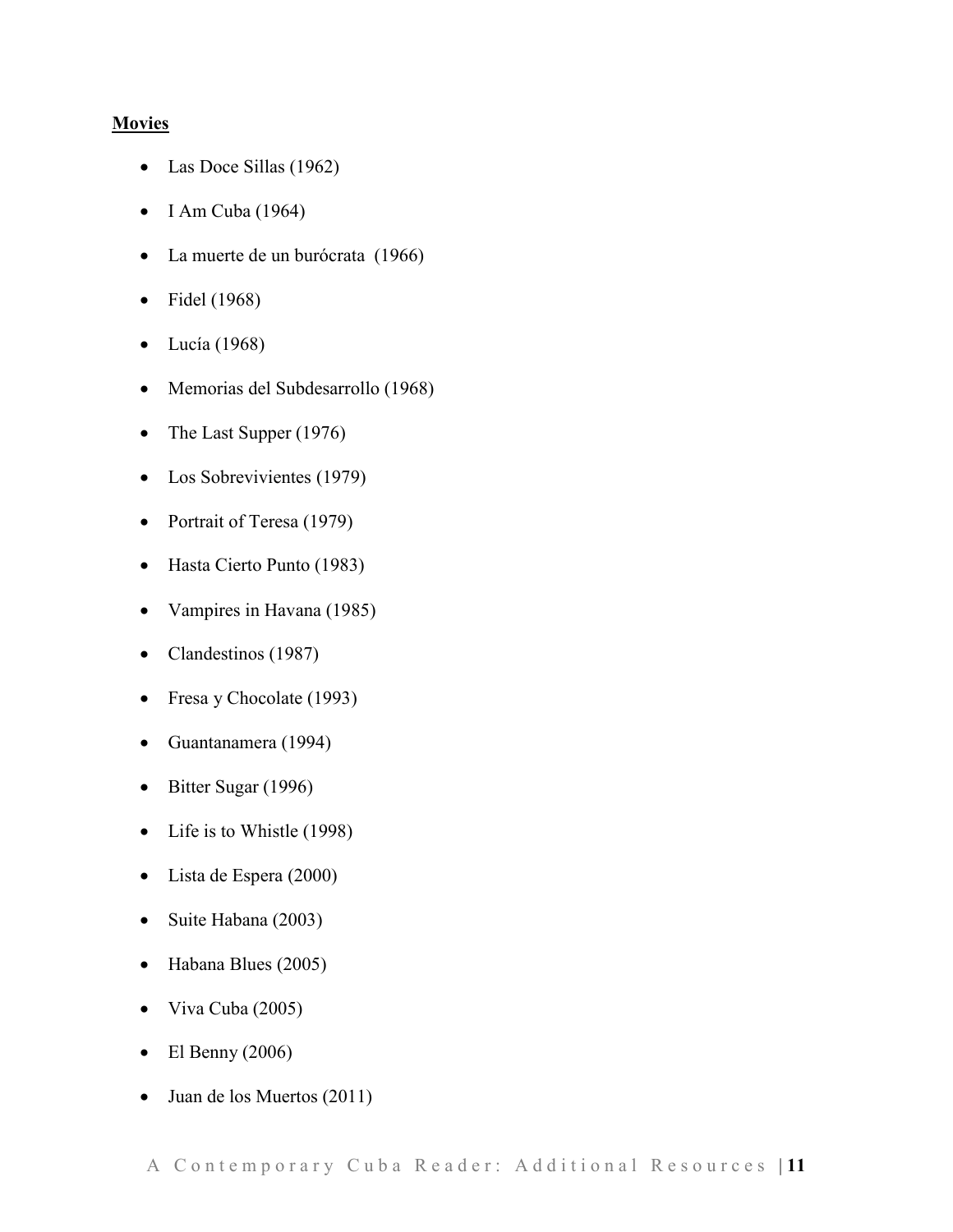- Maestra  $(2011)$
- Operation Peter Pan: Flying Back to Cuba (2011)
- Will the Real Terrorist Please Stand Up (2011)
- $\bullet$  Una Noche (2013)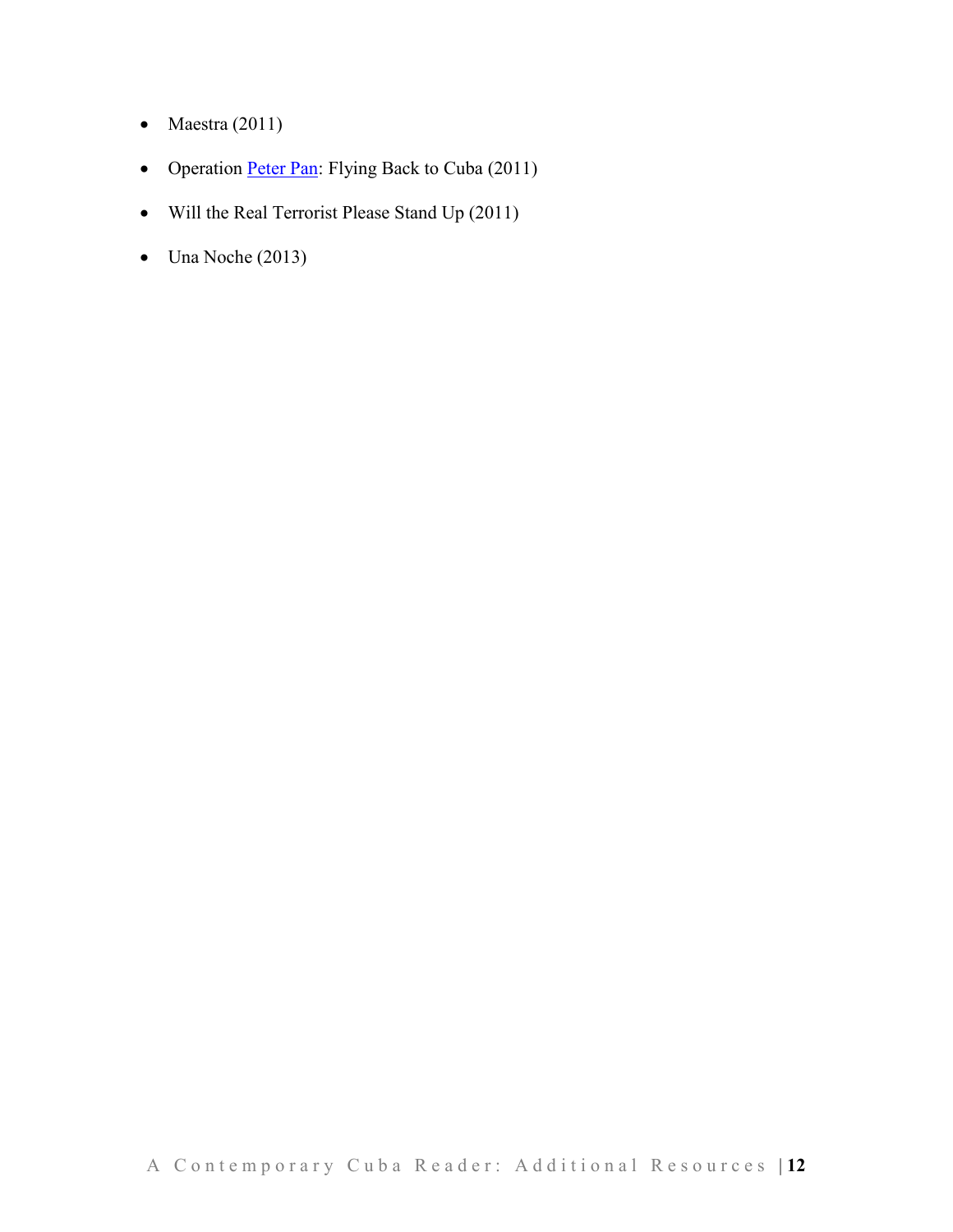### **Films and Clips Available Online**

Fidel Castro

• Fidelity: A Documentary about Cuba without Castro (2009)

http://www.youtube.com/watch?v=tVCZLAXjBug

- 638 Ways to Kill Castro (2006) Part 1 (of 7) - http://www.youtube.com/watch?v=1Fsu-fnfbu4
- Fidel: The Untold Story (2001) http://fulldocumentary.com/history/default.asp?action=listing&id=2483

#### Post-Fidel Cuba

- Last Chance to see Castro's Cuba (2013) http://www.cbc.ca/passionateeye/episode/last-chance-to-see-castros-cuba.html
- Welcome to the New, Post-Fidel Cuba (2011)

http://www.today.com/video/today/45695540#45695540

• Cuba After Castro (2011)

http://fulldocumentary.com/politics/default.asp?action=listing&id=1980

• World Focus: Cuba After Fidel (2010)

http://worldfocus.org/blog/category/specials/cuba-after-fidel-specials-2/

#### Che Guevara

- The True Story of Che Guevara (2007) http://www.youtube.com/watch?v=g-ZJAS\_ZzKU
- Killer Chic: Hollywood's Sick Love Affair with Che Guevara http://reason.com/blog/2008/12/11/killer-chic-hollywoods-sick-lo
- Che Guevara Speech on Imperialism (1964)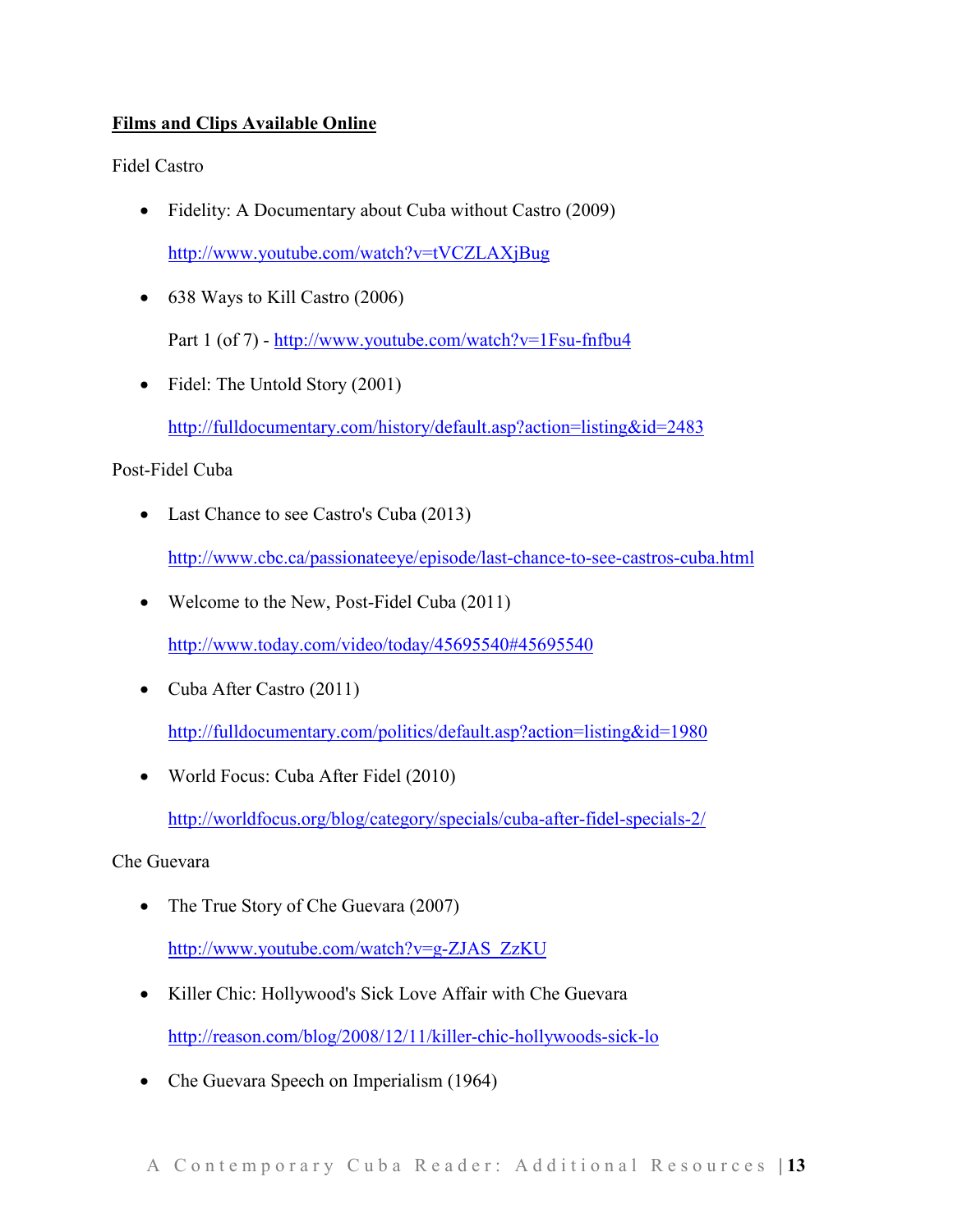http://www.youtube.com/watch?v=Pe85wZVzzt4

Historic Documentaries

• Three Cubans (1965)

http://www.snagfilms.com/films/title/three\_cubans

• Fidel Castro: After the Revolution (1959)

http://www.cbc.ca/archives/discover/great-interviews/revolution-in-cuba-1.html

• Cuba: The People (1974)

http://www.snagfilms.com/films/title/cuba\_the\_people\_part\_1

### Historic Documentaries from US perspective

• Cuba: The Battle of America (1960)

http://www.youtube.com/watch?v=tBdv1PROLFA

• The Cuban Revolution CIA Archives Documentary History (1960)

http://www.youtube.com/watch?v=tBdv1PROLFA

#### Canada-Cuban Documentary

• Waiting for Fidel (1974)

http://www.nfb.ca/film/waiting\_for\_fidel/

Operation Peter Pan

• Escape from Havana (2010)

http://www.youtube.com/watch?v=9mieleWS37w

#### Bay of Pigs

• The Bay of Pigs - "A Perfect Failure"

http://www.awesomestories.com/assets/bay-of-pigs-disaster

Cold War / Missile Crisis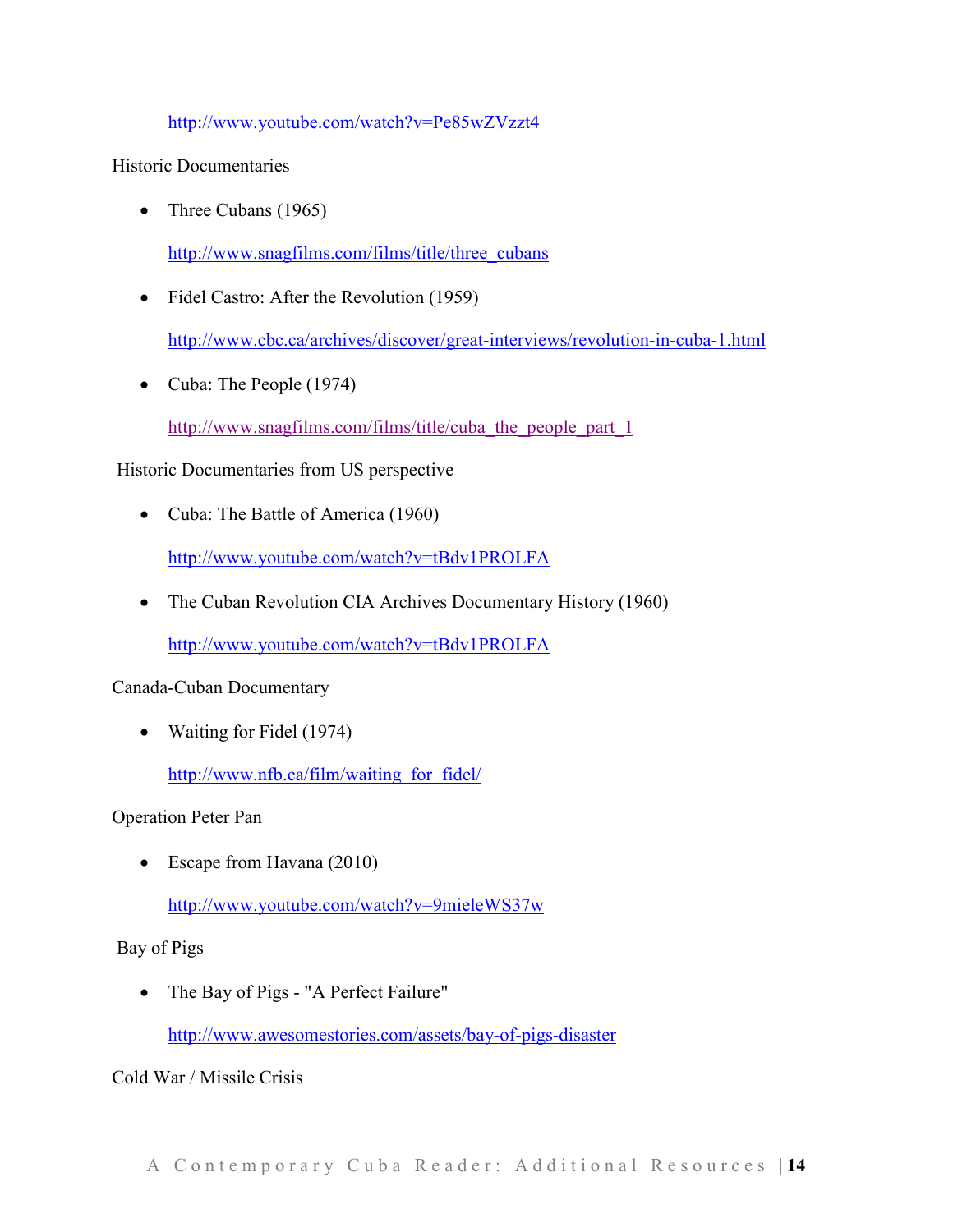• Clouds Over Cuba

### http://cloudsovercuba.com/

Cuban Missile Crisis (2008)

- Part 1 (of 6): http://www.youtube.com/watch?v=Jwz7YAQj-r0
- Cold War Episode 10: Cuba (1959-1962) (1998)

http://www.youtube.com/watch?v=8yV1wxJxsv8

- The Cuban Missile Crisis: at the Brink (1992) http://www.youtube.com/watch?v=v5H-Byt1GZs
- Cuban missile crisis: The other, secret one (2012)

http://www.bbc.co.uk/news/magazine-19930260

Special Period and Blockade/Embargo

• The Power of Community: How Cuba Survived Peak Oil (2003)

http://www.youtube.com/watch?v=UUWces5TkCA

• Against All Odds: Cuba Resisting the Blockade (1995)

http://www.youtube.com/watch?v=xHM9TqMRNPU

Guantanamo Bay

• Nightmare At Guantanamo Bay

http://www.cbsnews.com/video/watch/?id=3980799n

• GITMO: The New Rules Of War (2005)

https://www.youtube.com/watch?v=Z6AhmbRqSgU

### Cuba-Venezuelan Relations

• Noam Chomsky on Cuba & Venezuela Relations

http://www.youtube.com/watch?v=CGrTK9OroPw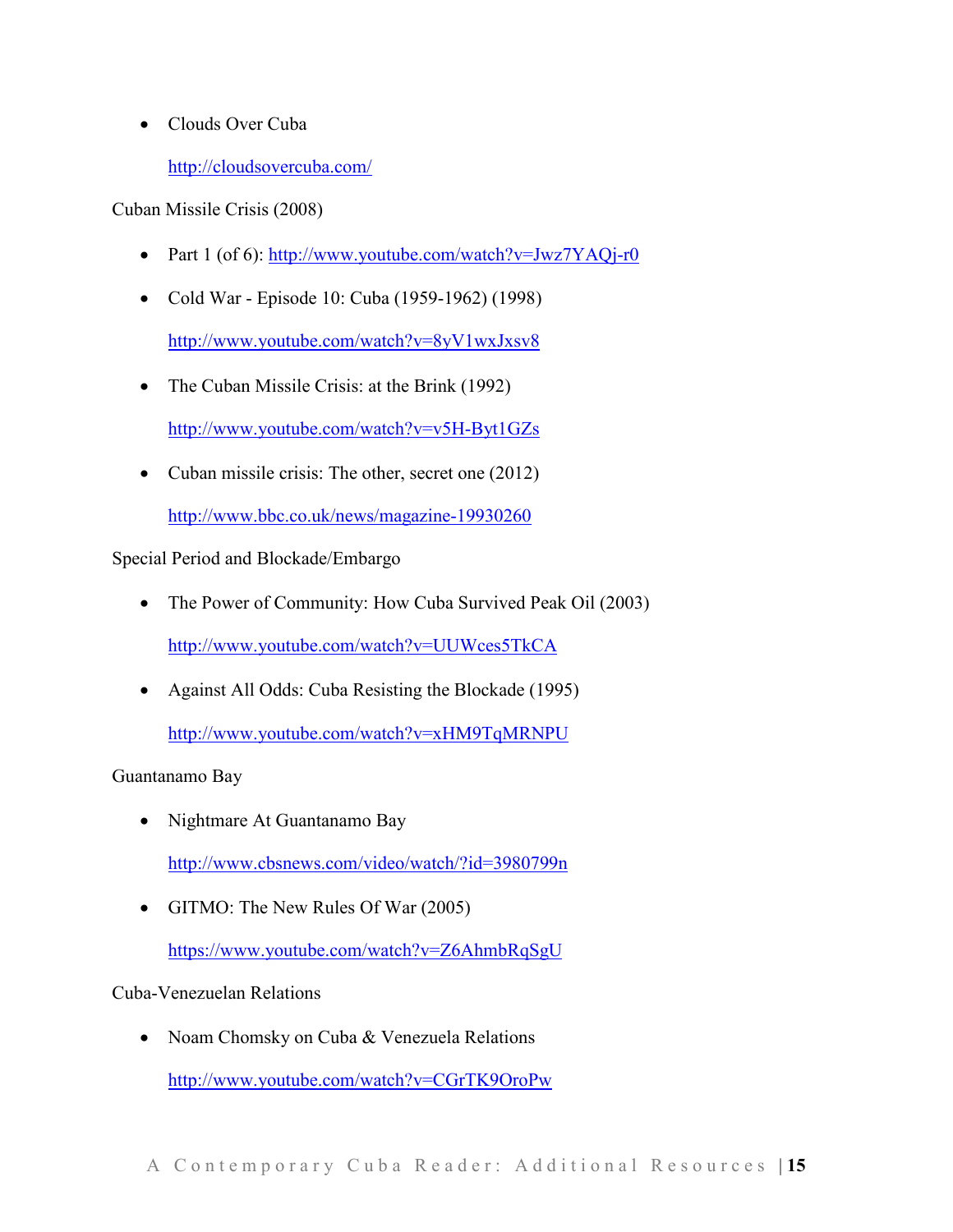The Cuban Five

- The Trial: The Untold Story of the Cuban Five (2011) http://peripheralrevision.wordpress.com/2011/04/20/the-trial-the-untold-story-of-thecuban-5-full-documentary/
- Cuban Five (III) -- Press TV's Documentary (2013) https://www.youtube.com/watch?v=tdjcVxyu5zk
- The Trial: The Untold Story of the Cuban 5 (2011) http://peripheralrevision.wordpress.com/2011/04/20/the-trial-the-untold-story-of-thecuban-5-full-documentary/

Dissidents views and The Ladies in White

- Las Damas and Their Fight for the Streets of Cuba (2012) http://www.capitolhillcubans.com/2012/09/new-documentary-on-ladies-in-white.html
- Cuba's Ladies in White (2012) http://www.aljazeera.com/programmes/peopleandpower/2012/11/20121122525279281.ht ml
- Cuba's Hope (2011)

http://www.youtube.com/watch?v=jTpKX5bNRBk

• Revealing Cuba - Interview with Mario Félix Lleonart (2012)

http://www.youtube.com/watch?v=or7G0dKdI0U

• United States - Cuba Relations on Florida Matters (2009) http://www.youtube.com/watch?v=okTExuQVTeY

Present Day Political and Social Reforms

• Cuba: The Times are a Changing (2011)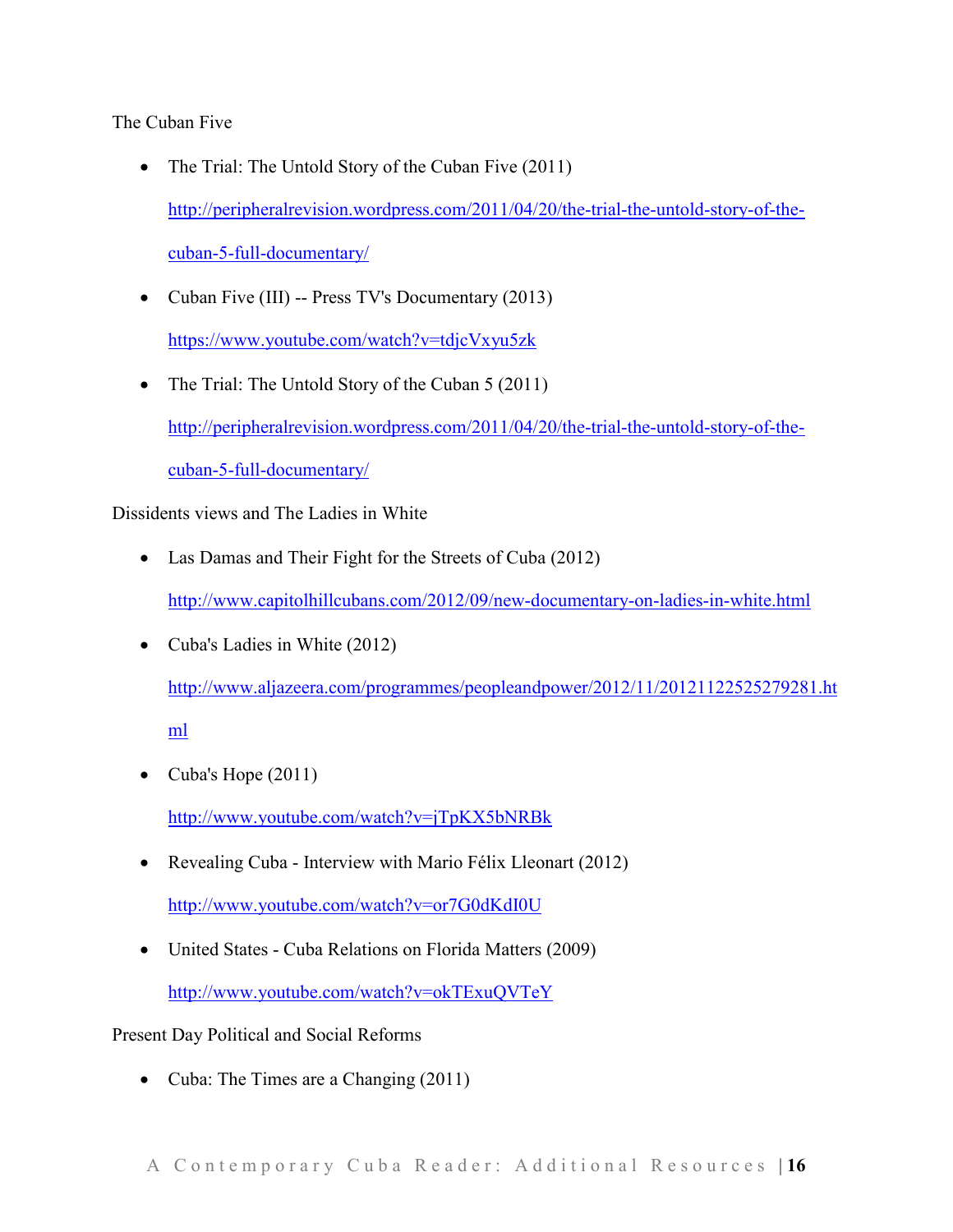http://www.youtube.com/watch?v=r3ZnaLuqMCo

• The Capitalist Comandante? (2003)

http://www.youtube.com/watch?v=JIeaqb5EwsU

• Cuba a Forbidden Fortune (2012)

http://www.youtube.com/watch?v=kkTvV8KZkz0

### Racism

• Cuba: The Next Revolution (2011) http://video.pbs.org/video/1898347038/

### Art, Music and Film

- 88 Keys in Cuba Piano Tuners in Cuba (2010) http://www.aljazeera.com/programmes/witness/2010/02/201022474125966379.html
- Cuba: The Art Revolution (2008)

http://www.pbs.org/frontlineworld/stories/cuba703/video/video\_index.html

• El Choco feat. El Uniko - Que Buen Chamaco Soy Yo (Reggaeton) (2010)

http://www.youtube.com/watch?v=X2gg\_C6cGcU

• Juan de los Muertos (2011)

http://putlocker-search.blogspot.ca/2012/12/stream-juan-de-los-muertos-2011-at.html

• Buena Vista Social Club

http://www.snagfilms.com/films/title/buena\_vista\_social\_club

• Lessons in Process by Phil Hoffman (2012)

http://cfmdc.org/node/16151

• East of Havana (2006)

http://vimeo.com/55336629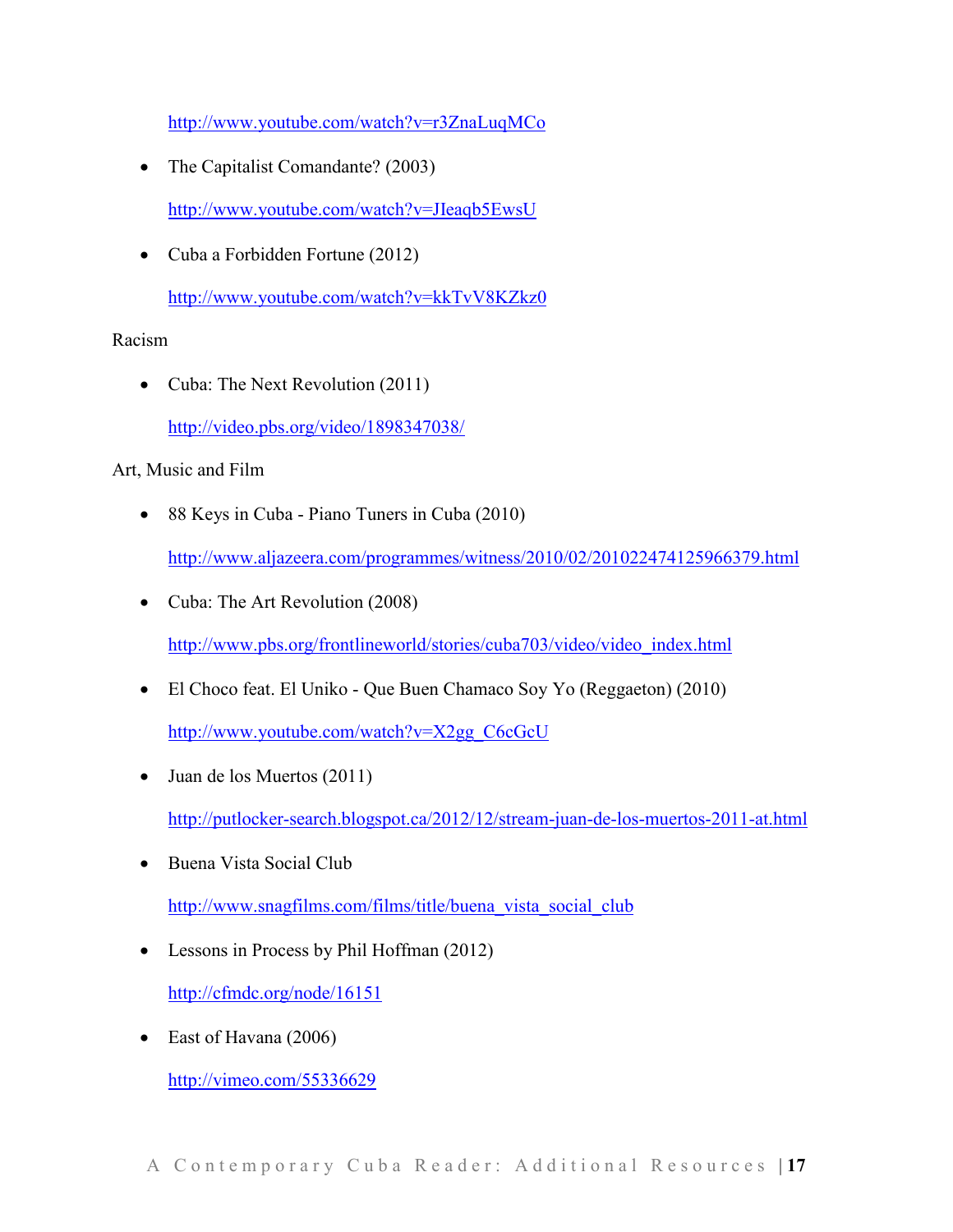- Carlos Acosta: from Pauper to Prince (2012) http://www.aljazeera.com/programmes/frostinterview/2012/12/201212138358986206.ht ml
- Life Lessons at the Lula Lounge (2004) http://www.nfb.ca/film/life-lessons-at-the-lula-lounge/
- Cuba: Island of Music

http://www.youtube.com/watch?v=8PTcLHAGpBU

- Guajira Guantanamera Performed by Celia Cruz http://www.youtube.com/watch?v=Js0rKmv-0Iw
- Santiago Alvarez LBJ (1968)

http://www.dailymotion.com/video/x4oi9h\_alvarez-lbj-1968\_shortfilms#.UTA83-saei4

• Chico & Rita  $(2010)$ 

https://www.youtube.com/watch?v=YaDC\_BsC2b0

• Art Thou Cuban (2009)

http://www.youtube.com/watch?v=oe3QRDEhhnc

- Pedro Ruiz: Coming Home (2011) http://www.thirteen.org/pedro-ruiz/
- Dance Like There's No Tomorrow Cuba

http://www.youtube.com/watch?v=RX0TNWf6x7I

- The Fight for Cuban Music (2007) http://www.youtube.com/watch?v=J\_4otL-tREw
- Psycho Ballet Cuba (2001)

http://www.youtube.com/watch?v=fe8Dy3jiHQA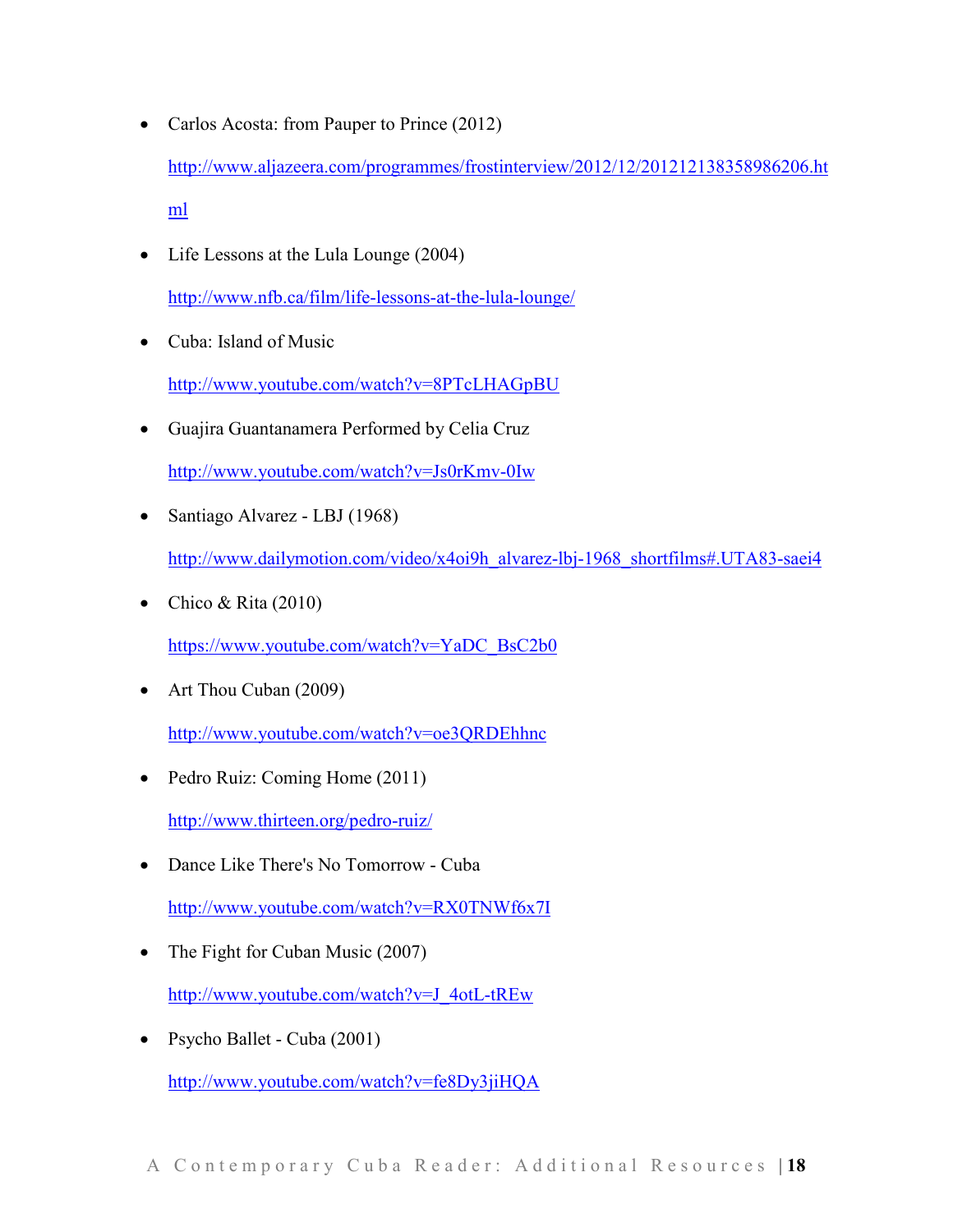• Music and Dance Salsa, Timba, Casino, Rueda! http://www.youtube.com/watch?v=xJMTA3Ay5FI

Cuban Health Care and Medical Internationalism

• A Clean Bill Of Health - Cuba (2006)

http://www.youtube.com/watch?v=8ms8emcoWZM

• The Doctors of Tomorrow (2008)

http://www.youtube.com/watch?v=6DFuzvcFdXI

• US Medical Students in Cuba Part 1 (of 2): http://www.youtube.com/watch?v=NIsn6\_7vefc

Agriculture and Food

• Seeds in the City - Cuba (2003)

http://www.youtube.com/watch?v=xnLvP57UWh8

- Hombres de Azucar (2008) http://www.cultureunplugged.com/play/6812/Cuba---Hombres-de-Azucar
- The Essence of the Cuban Cigar

http://www.youtube.com/watch?v=IZPB9dw0OXA

• BBC Future of Food - Part 3: Cuba

http://www.youtube.com/watch?v=GaSd7BkJa1M

• Anthony Bourdain: No Reservations: Cuba

http://www.youtube.com/watch?v=lEEEZpBGAa4

• Around the world in 80 gardens - Mexico and Cuba

http://vimeo.com/57283626

Education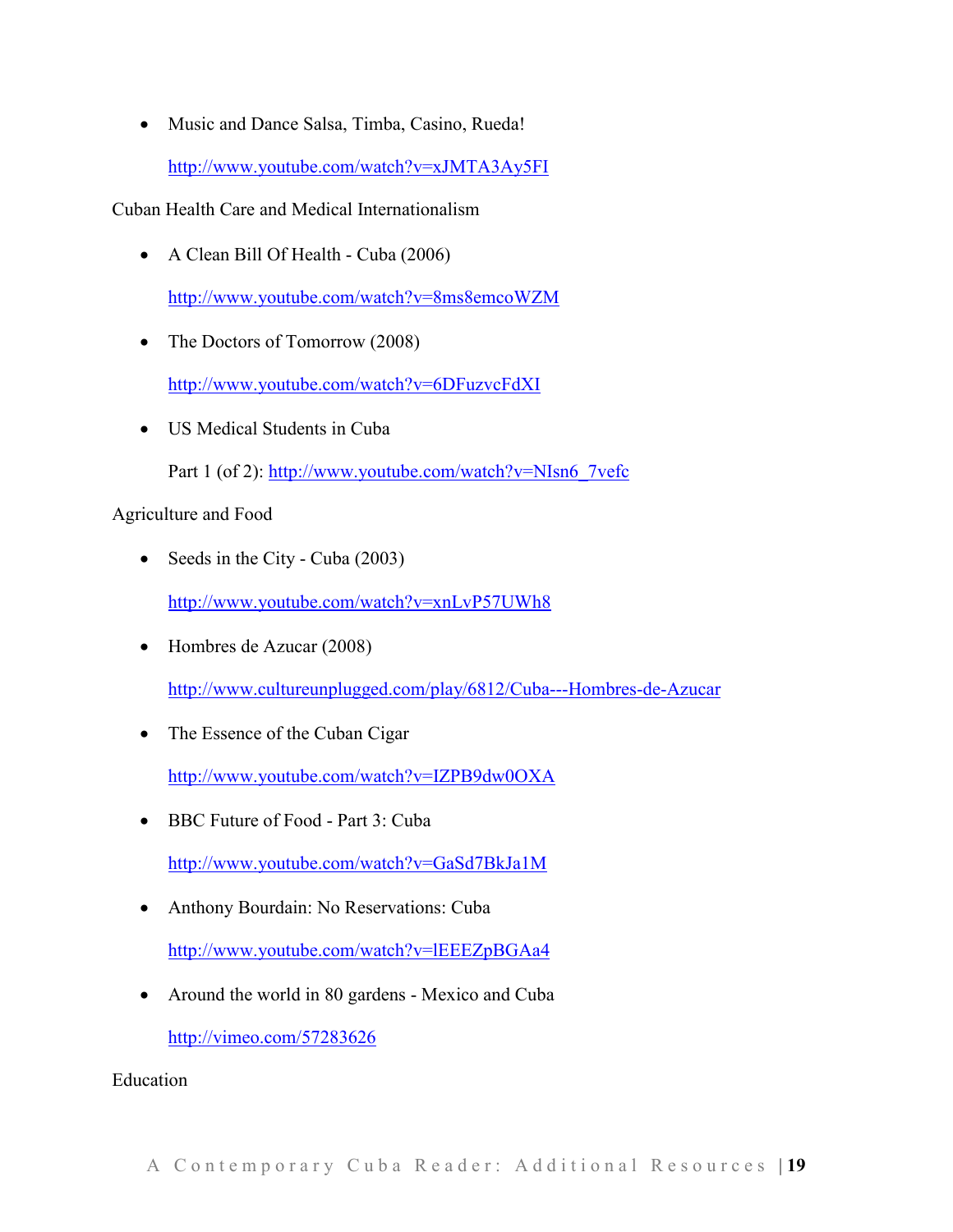• ABC's of Cuban Education: How Cuba Wiped out Illiteracy (2011) http://www.youtube.com/watch?v=CV\_cx1p8fhE

Sports and Recreation

- Cuban Punch Up The Boys who Fought for Castro http://www.youtube.com/watch?v=qAKoujtyPP4
- Surfing With the Enemy (2010)

http://www.cultureunplugged.com/documentary/watch-online/play/6718/Surfing-With-The-Enemy

- Victory is Your Duty (2007) http://www.pbs.org/wnet/wideangle/episodes/victory-is-your-duty/full-episode/3436/
- Sons of Cuba (2009)

http://www.boxingbloodbath.com/2011/05/sons-of-cuba-amazing-boxing-

documentary.html

• Greener Grass: Cuba, Baseball, and the United States (2000)

https://www.youtube.com/watch?v=Qs5-cTcWZ\_E&wide=1

- Underground Fighters of Cuba (2012) http://www.youtube.com/watch?v=-YxfCScOxqc
- The Cuban Skateboard Crisis (2007)

http://vimeo.com/2241474

• Fightland: Cuba

http://fightland.vice.com/worldwide/cuba-pt-one-of-three

• The Lost Son of Havana (2012)

Part 1 (of 5): http://www.youtube.com/watch?v=maEv-R7M8JU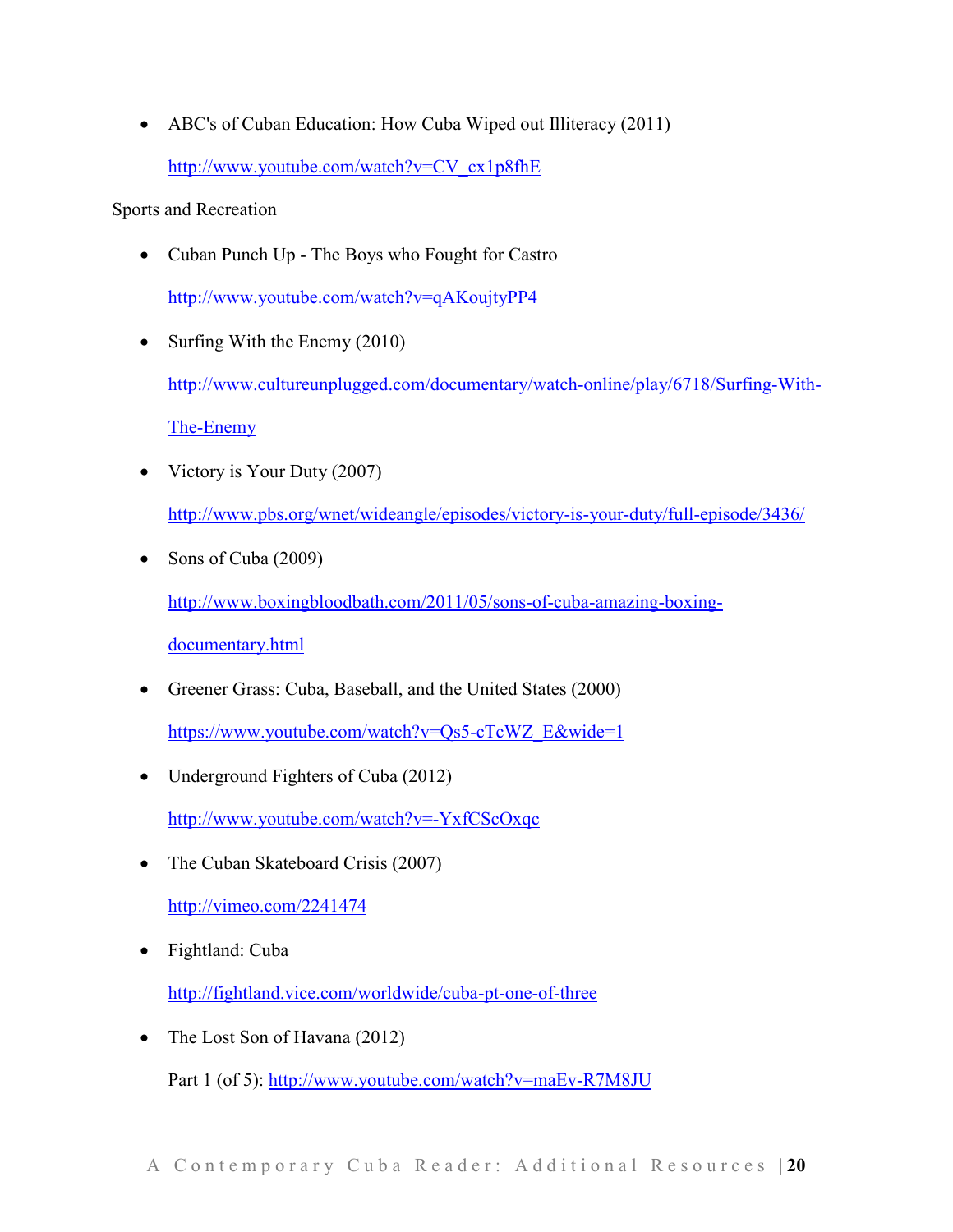- People & Power Cyber Cuba (2009) http://www.aljazeera.com/programmes/peopleandpower/2008/08/2008826113359920863 .html
- Cuban Baseball Sancti Spiritus vs. Santiago de Cuba http://www.youtube.com/watch?v=5kNtUAPTu18

### Religion

- Jubanos: The Jews of Cuba (2010) http://www.snagfilms.com/films/title/jubanos the jews of cuba
- La Santeria en Matanzas, Cuba: An Interview with Alfredo Calvo (2009)

http://www.youtube.com/watch?v=2xq3yxf0HvY

## LGBT

- Interview with Mariela Castro Espín on the Future of Sex and Socialism in Cuba http://www.gaycuba.ca/mariela\_interview/
- Transformistas: Cuba's gay and transvestite culture http://www.guardian.co.uk/world/video/2008/jul/11/transformistas?INTCMP=SRCH
- LGBT rights in Cuba: a short film made by CENESEX

https://www.youtube.com/watch?v=Sn\_deuKAGhU

# Prostitution

- La Lucha (The Fight) (2007) http://www.cultureunplugged.com/play/3629/La-Lucha--The-Fight-
- The Cuba Prostitution (2011)

http://www.thegreatplanet.com/the-cuba-prostitution/

Nature and Natural Disasters and Random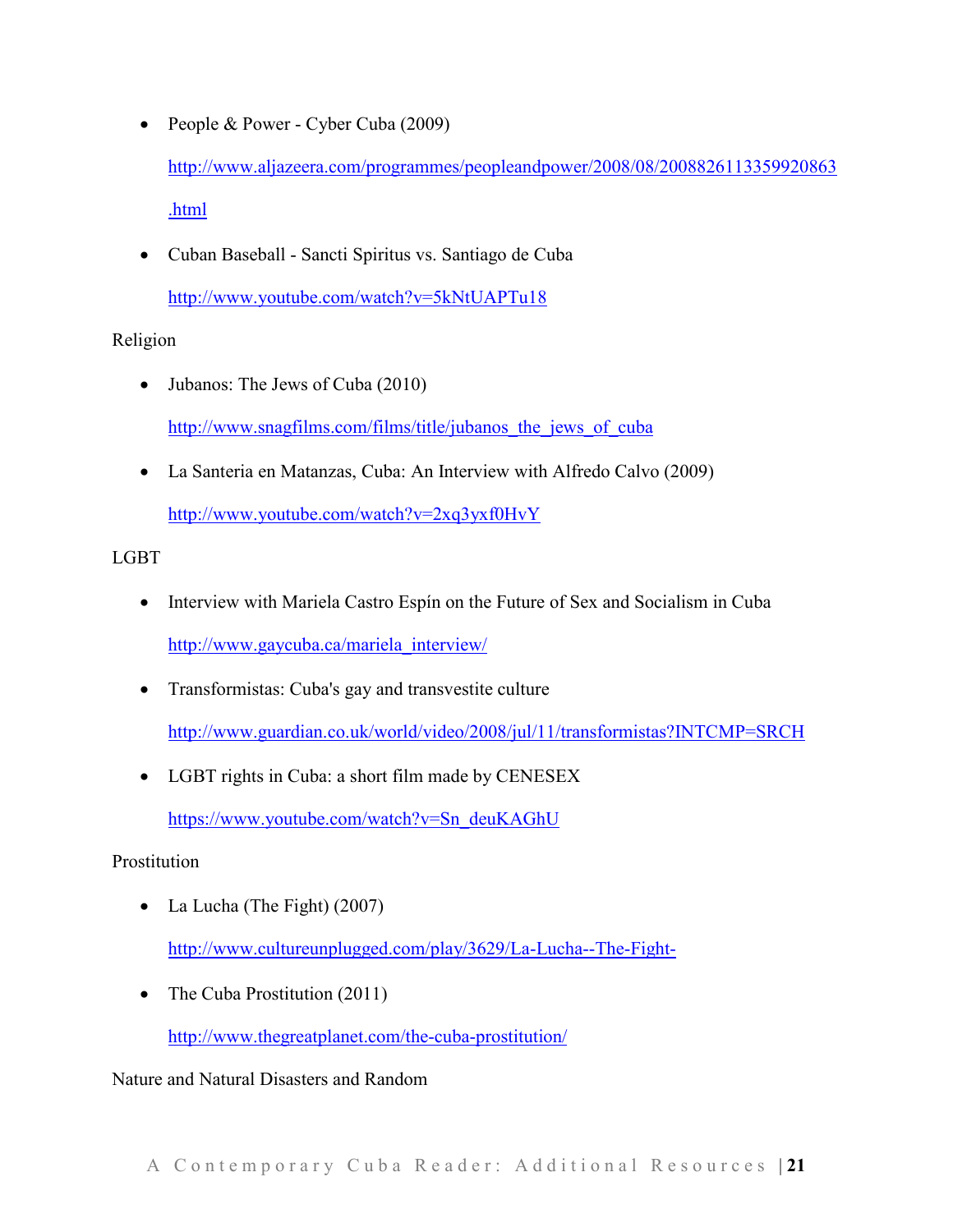- Hot Cities: Havana Surviving the Storm (2009) Part 1 (of 4): http://www.youtube.com/watch?v=ll-sxjKP\_1c
- Cuba: Wild Island in the Caribbean (2005)

http://documentaries-plus.blogspot.ca/2012/03/cuba-wild-island-of-caribbean.html

Depiction of everyday life of Cubans / Interviews of Cubans

• Inside Cuba: BBC our World (2010)

Part 1 - http://www.youtube.com/watch?v=eNVTb9oyyNM

Part 2 - http://www.youtube.com/watch?v= 5BGCjkU2J0

• Cuba: The Future is Now (2010)

https://www.youtube.com/watch?v=MZ0yGgLC6jY

- Cuba: Defending Socialism, Resisting Imperialism (2010) http://www.youtube.com/watch?v=xxFPZaurHZA
- This World Cuba with Simon Reeve (2012)

http://www.youtube.com/watch?v=cNhr3UezgQM

• Cuba: Discovering its People and Culture

http://www.nationalgeographicexpeditions.com/expeditions/cuba-cultural-

tour/customtab/video-nbc-today-show

• Cuba at the Crossroads (2011)

http://www.youtube.com/watch?v=yqCcPjnmW4o

http://www.youtube.com/watch?v=ggP2Ef29Rwo

• People & Places: Cuba

http://video.nationalgeographic.com/video/kids/people-places-kids/cuba-photographerkids/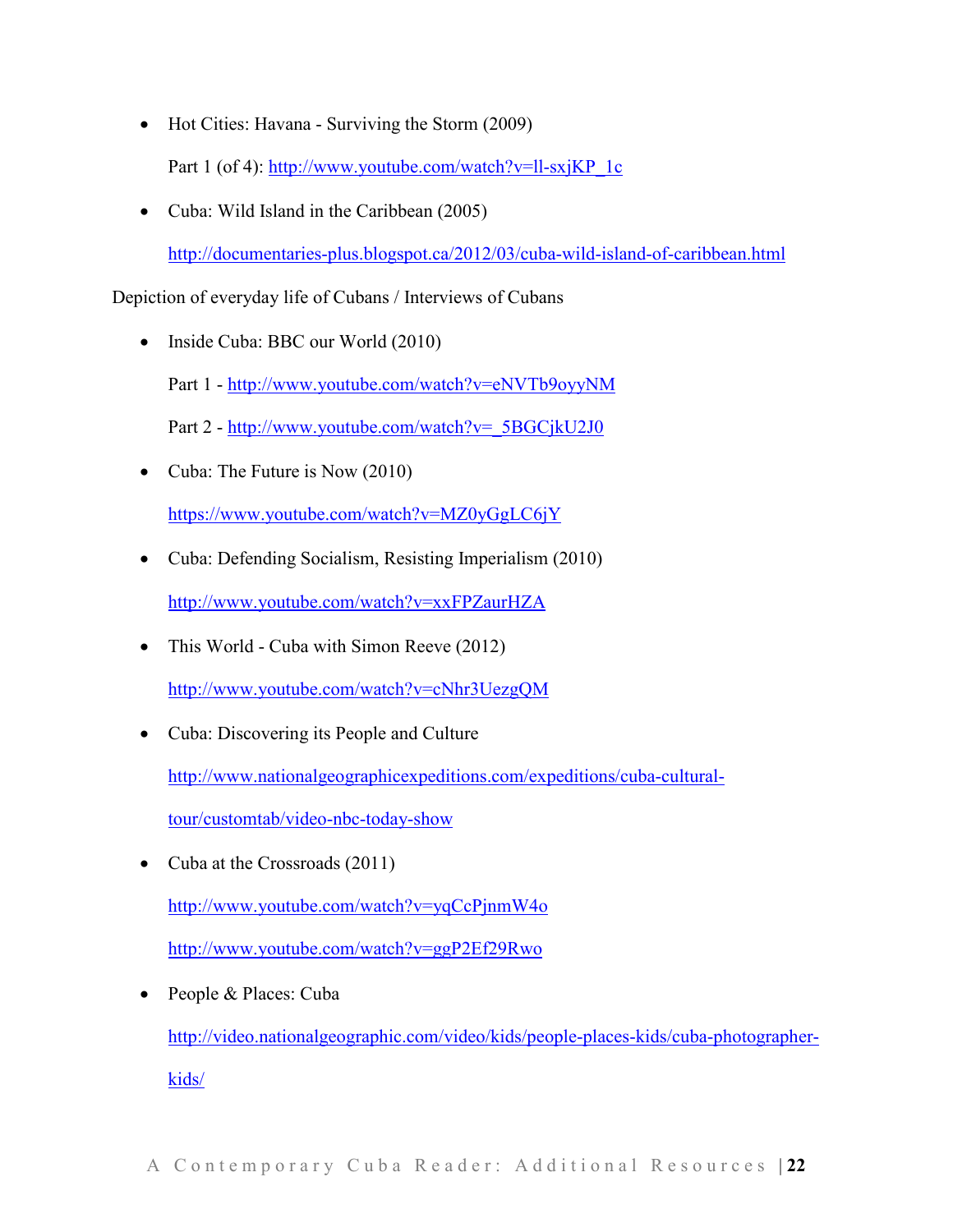• Islands: Cuba (2012)

https://www.youtube.com/watch?v=KqGbWWqhsJg

• Cuba, As Time Goes By (2007)

http://www.cultureunplugged.com/play/5376/Cuba--As-Time-Goes-By

- The Experimental Winter (2007) http://www.cultureunplugged.com/play/2434/Cuban-Experimental-Winter
- Dual-currency policy divides Cubans (2012) http://www.aljazeera.com/video/americas/2012/11/201211278534992884.html
- Bye Bye Havana (2010)

http://vimeo.com/9215265

• Close Up: Cuba's new love for the Union flag (2013)

http://www.bbc.co.uk/news/magazine-21082793

• Incubation (2012)

http://vimeo.com/38073758

• The Grandchildren of the Cuban Revolution

http://vimeo.com/11187489

News Reports and Random

• CIA-created Frankenstein': US turns blind eye on terrorist? (2011)

http://www.youtube.com/watch?v=6gW6Dyr1qBU

- '60 Minutes': Elian Gonzalez http://www.cbsnews.com/video/watch/?id=890394n
- What is the future of US-Cuban relations? (2012)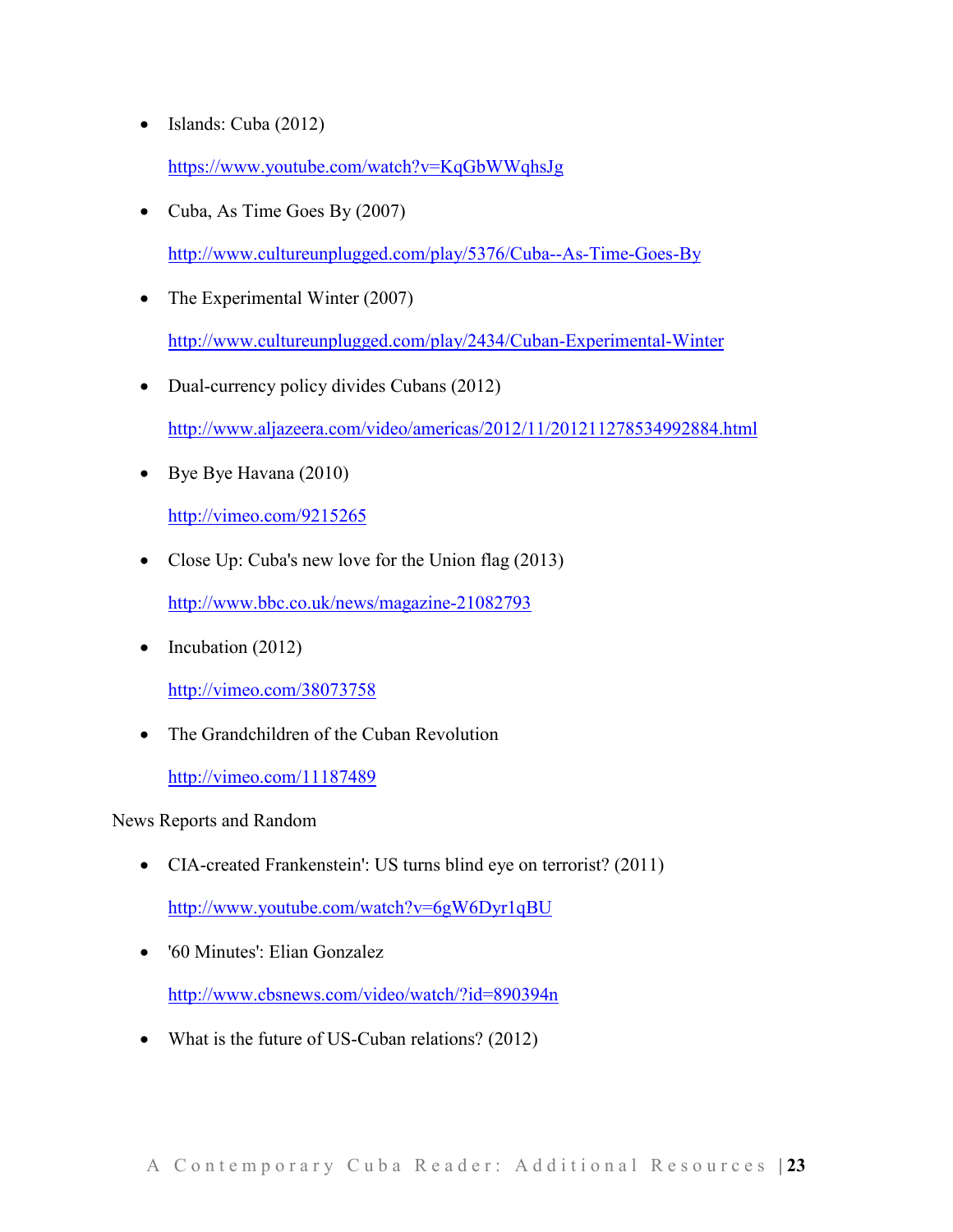http://www.aljazeera.com/programmes/insidestoryamericas/2012/11/2012111484331911 488.html

• National Geographic Live!: Juan José Valdés: Mapping Cuba http://video.nationalgeographic.com/video/specials/nat-geo-live-specials/valdes-lecturenglive/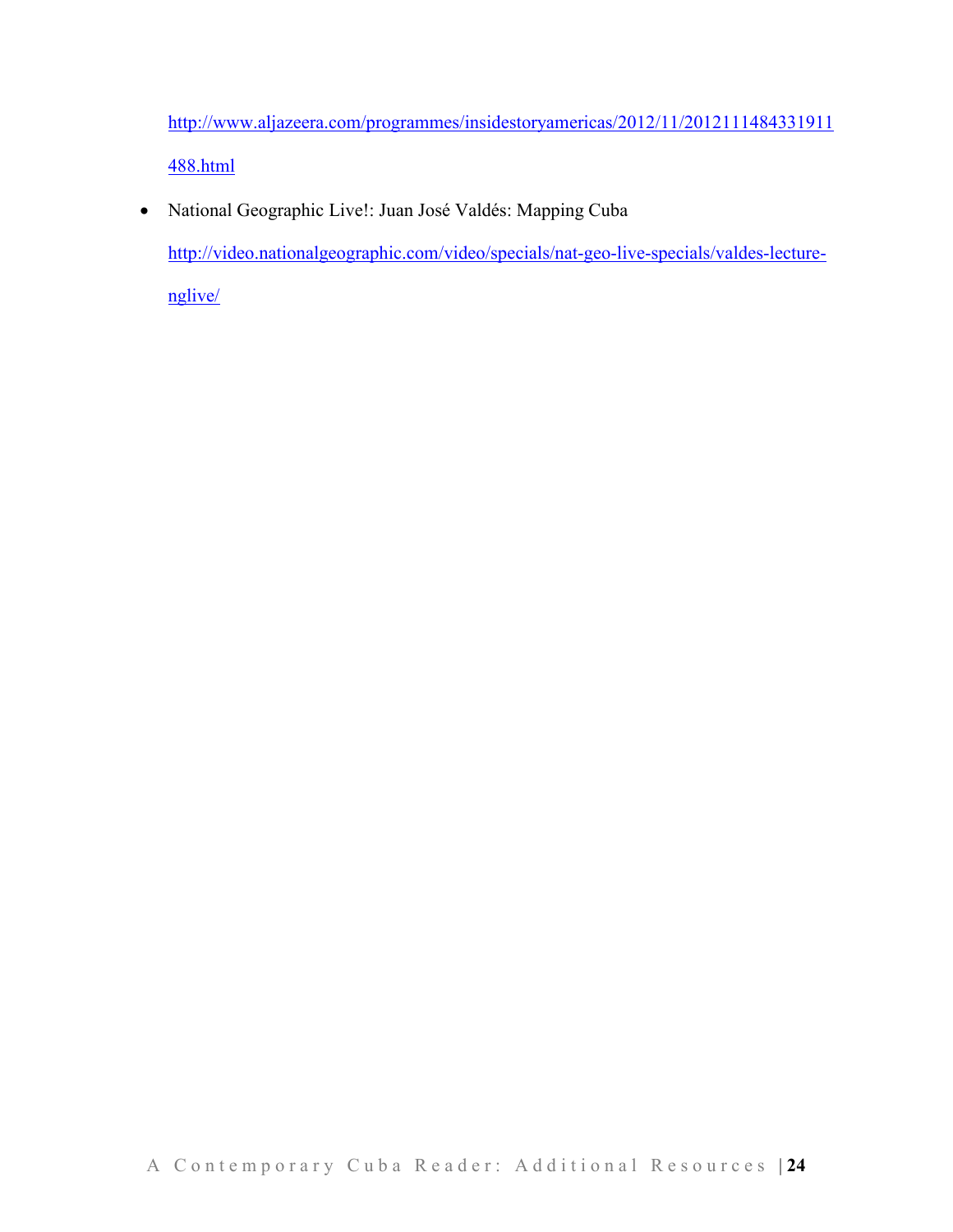#### **Music**

- Buena Vista Social Club
- Orishas
- Ibrahim Ferrer
- Compay Segundo
- Rubén González
- Omara Portuondo
- Eliades Ochoa
- Celia Cruz
- Beny Moré
- Pérez Prado
- Los Van Van
- Listen: http://www.last.fm/tag/cuban
- History of Cuban Music: http://www.pbs.org/buenavista/music/timeline.html
- Rundown of different kinds of music: http://www.boogalu.com/features/history-cubanmusic
- 15 classic Cuban songs: http://www.allmusic.com/album/15-great-classic-cuban-songsmw0000013115
- Gunatanamara: Playing for Change: https://www.youtube.com/watch?v=blUSVALW\_Z4